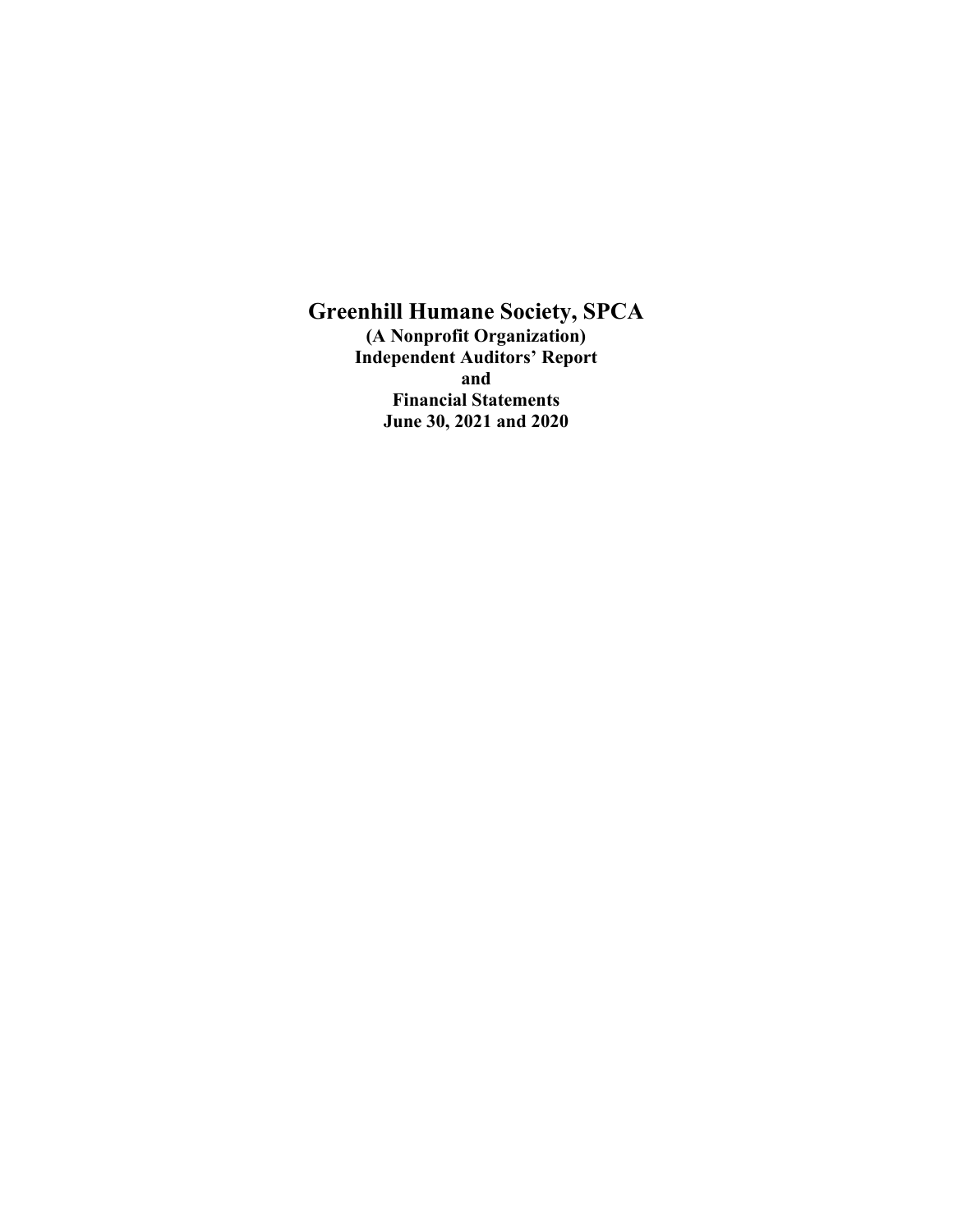# **Contents**

| <b>Independent Auditors' Report</b>      | $1 - 2$ |
|------------------------------------------|---------|
| <b>Financial Statements</b>              |         |
| <b>Statements of Financial Position</b>  | $3-4$   |
| <b>Statements of Activities</b>          | $\sim$  |
| <b>Statements of Functional Expenses</b> | $6 - 7$ |
| <b>Statements of Cash Flows</b>          | $8-9$   |
| Notes to Financial Statements            | $10-26$ |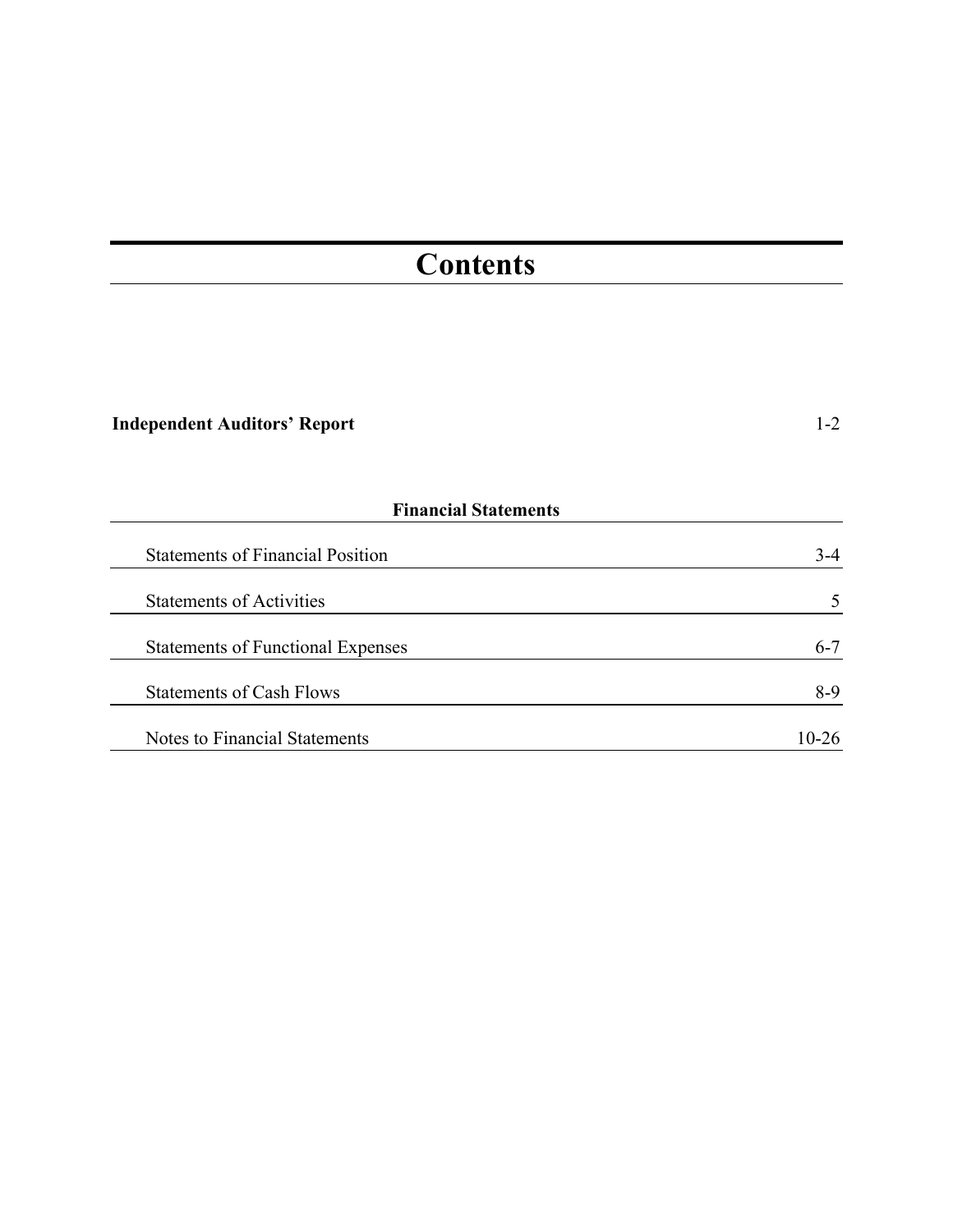## Mueller Yuva Osterman Rasmusson LLP Certified Public Accountants

#### **Independent Auditors' Report**

To the Board of Directors Greenhill Humane Society, SPCA Eugene, Oregon

We have audited the accompanying financial statements of Greenhill Humane Society, SPCA (a nonprofit organization) which comprise the statements of financial position as of June 30, 2021 and 2020, and the related statements of activities, functional expenses, and cash flows for the years then ended, and the related notes to the financial statements.

#### **Management's Responsibility for the Financial Statements**

Management is responsible for the preparation and fair presentation of these financial statements in accordance with accounting principles generally accepted in the United States of America; this includes the design, implementation, and maintenance of internal control relevant to the preparation and fair presentation of financial statements that are free from material misstatement, whether due to fraud or error.

#### **Auditors' Responsibility**

Our responsibility is to express an opinion on these financial statements based on our audit. We conducted our audit in accordance with auditing standards generally accepted in the United States of America. Those standards require that we plan and perform the audit to obtain reasonable assurance about whether the financial statements are free from material misstatement.

An audit involves performing procedures to obtain audit evidence about the amounts and disclosures in the financial statements. The procedures selected depend on the auditor's judgment, including the assessment of the risks of material misstatement of the financial statements, whether due to fraud or error. In making those risk assessments, the auditor considers internal control relevant to the entity's preparation and fair presentation of the financial statements in order to design audit procedures that are appropriate in the circumstances, but not for the purpose of expressing an opinion on the effectiveness of the entity's internal control. Accordingly, we express no such opinion. An audit also includes evaluating the appropriateness of accounting policies used and the reasonableness of significant accounting estimates made by management, as well as evaluating the overall presentation of the financial statements.

We believe that the audit evidence we have obtained is sufficient and appropriate to provide a basis for our audit opinion.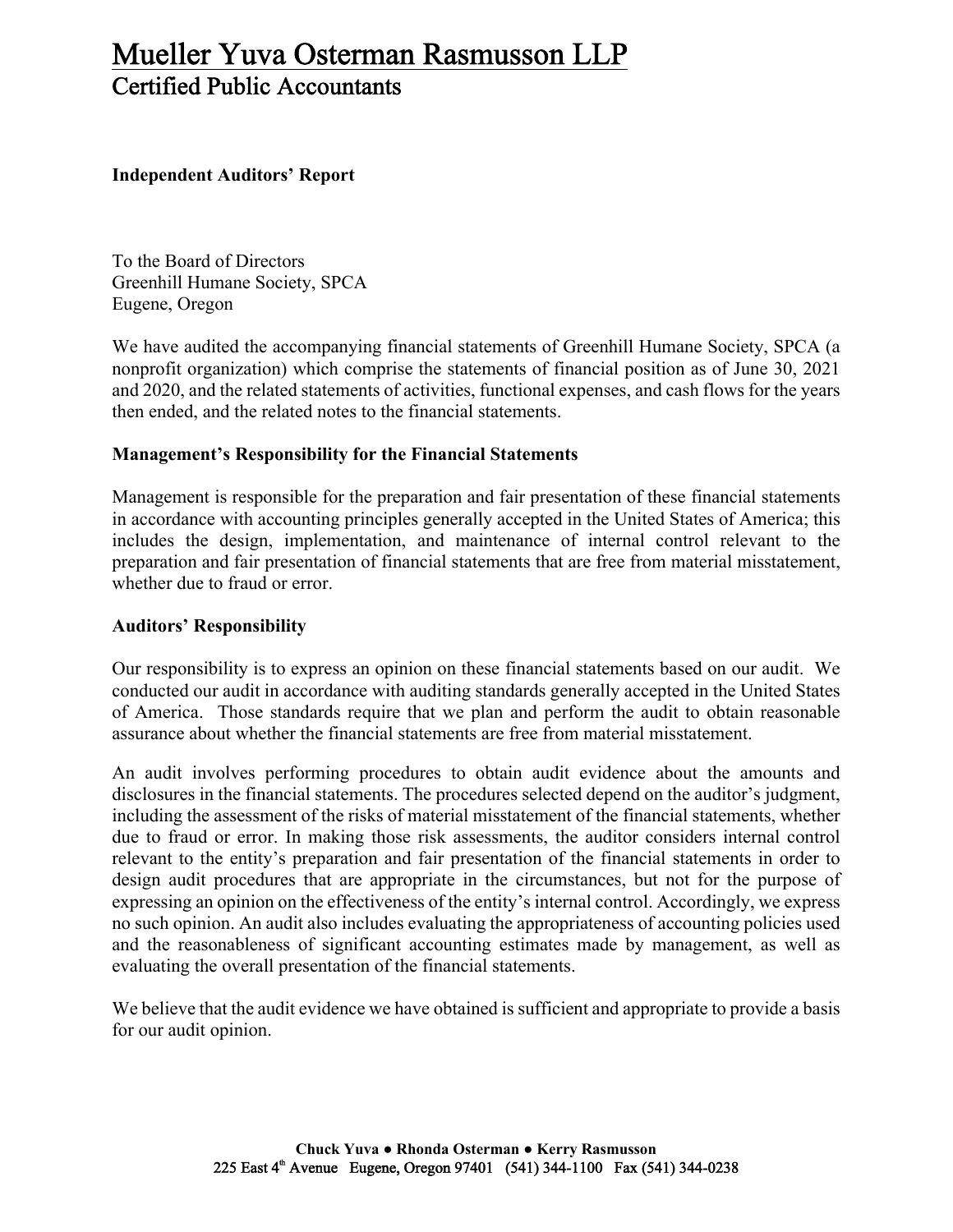#### Opinion

In our opinion, the financial statements referred to above present fairly, in all material respects, the financial position of Greenhill Humane Society, SPCA as of June 30, 2021 and 2020, and the changes in its net assets and its cash flows for the years then ended in accordance with accounting principles generally accepted in the United States of America.

Mueller Yara Osterna Framusson LLP

Mueller Yuva Osterman Rasmusson LLP Eugene, Oregon March 3, 2022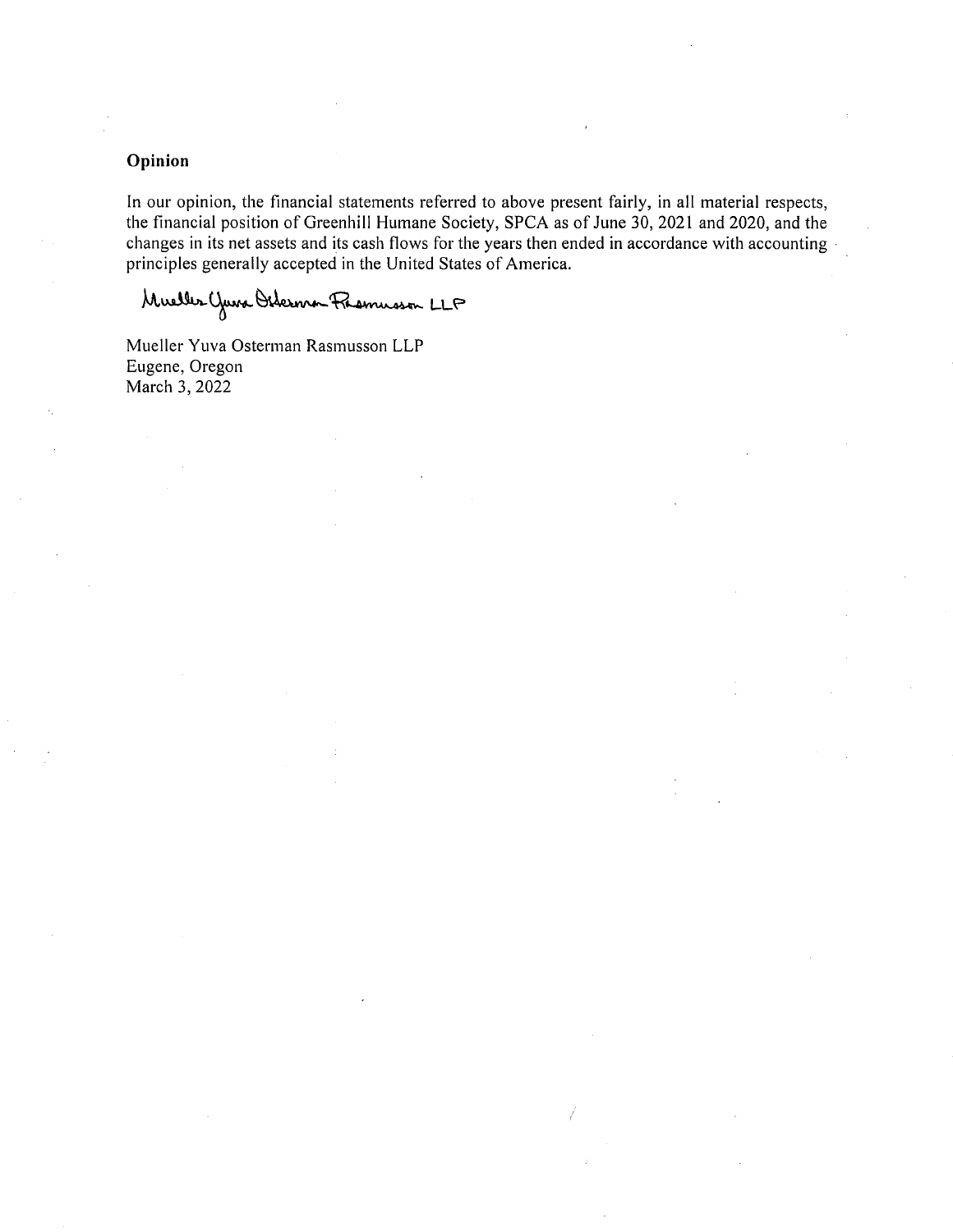## **Greenhill Humane Society, SPCA Statements of Financial Position June 30, 2021 and 2020**

| Assets                                    |              |              |
|-------------------------------------------|--------------|--------------|
|                                           | 2021         | 2020         |
| Current assets:                           |              |              |
|                                           | $\mathbb{S}$ | $\mathbb{S}$ |
| Cash and cash equivalents                 | 3,148,394    | 2,880,001    |
| Accounts receivables                      | 7,359        | 33,747       |
| Unconditional promises to give, net       | 58,425       | 56,946       |
| Inventory                                 | 5,234        | 5,757        |
| Prepaid expenses and other assets         | 27,725       | 17,728       |
| Total current assets                      | 3,247,137    | 2,994,179    |
| Property and equipment, net               | 6,205,101    | 6,361,615    |
| Other assets:                             |              |              |
| Restricted cash - capital campaign        | 44,314       |              |
| Restricted cash - funds held in trust     | 36,006       | 38,006       |
| Unconditional promises to give, net, less |              |              |
| current portion                           | 33,543       | 68,692       |
| <b>Endowment</b> funds                    | 216,351      | 163,610      |
| Total other assets                        | 330,214      | 270,308      |
| Total assets                              | 9,782,452    | 9,626,102    |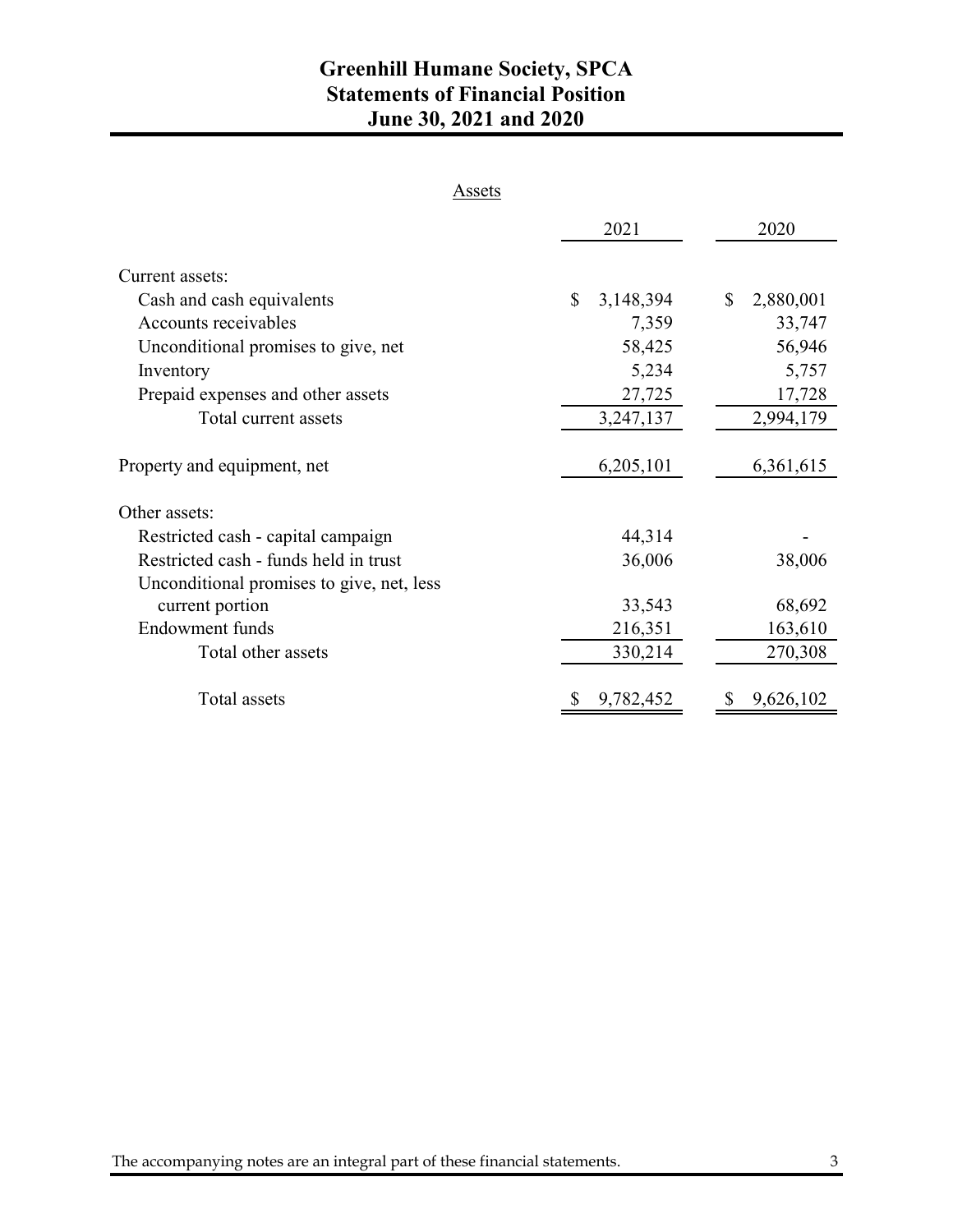## **Greenhill Humane Society, SPCA Statements of Financial Position (Continued) June 30, 2021 and 2020**

|                                        | 2021          |           | 2020 |           |
|----------------------------------------|---------------|-----------|------|-----------|
| Liabilities and Net Assets             |               |           |      |           |
| Current liabilities:                   |               |           |      |           |
| Accounts payable                       | $\mathcal{S}$ | 33,937    | \$   | 73,857    |
| Accrued expenses                       |               | 127,017   |      | 110,071   |
| Deferred revenue                       |               |           |      | 481,062   |
| Other current liabilities              |               |           |      | 287,085   |
| Current portion of long-term debt      |               | 47,500    |      | 45,346    |
| Total current liabilities              |               | 208,454   |      | 997,421   |
| Long-term liabilities:                 |               |           |      |           |
| Long-term debt, net of current portion |               | 1,835,683 |      | 1,880,658 |
| Funds held in trust                    |               | 36,006    |      | 38,006    |
| Total long-term liabilities            |               | 1,871,689 |      | 1,918,664 |
| <b>Total liabilities</b>               |               | 2,080,143 |      | 2,916,085 |
| Net assets                             |               |           |      |           |
| Net assets without donor restrictions  |               | 7,602,124 |      | 6,529,313 |
| Net assets with donor restrictions     |               | 100,185   |      | 180,704   |
| Total net assets                       |               | 7,702,309 |      | 6,710,017 |
| Total liabilities and net assets       |               | 9,782,452 |      | 9,626,102 |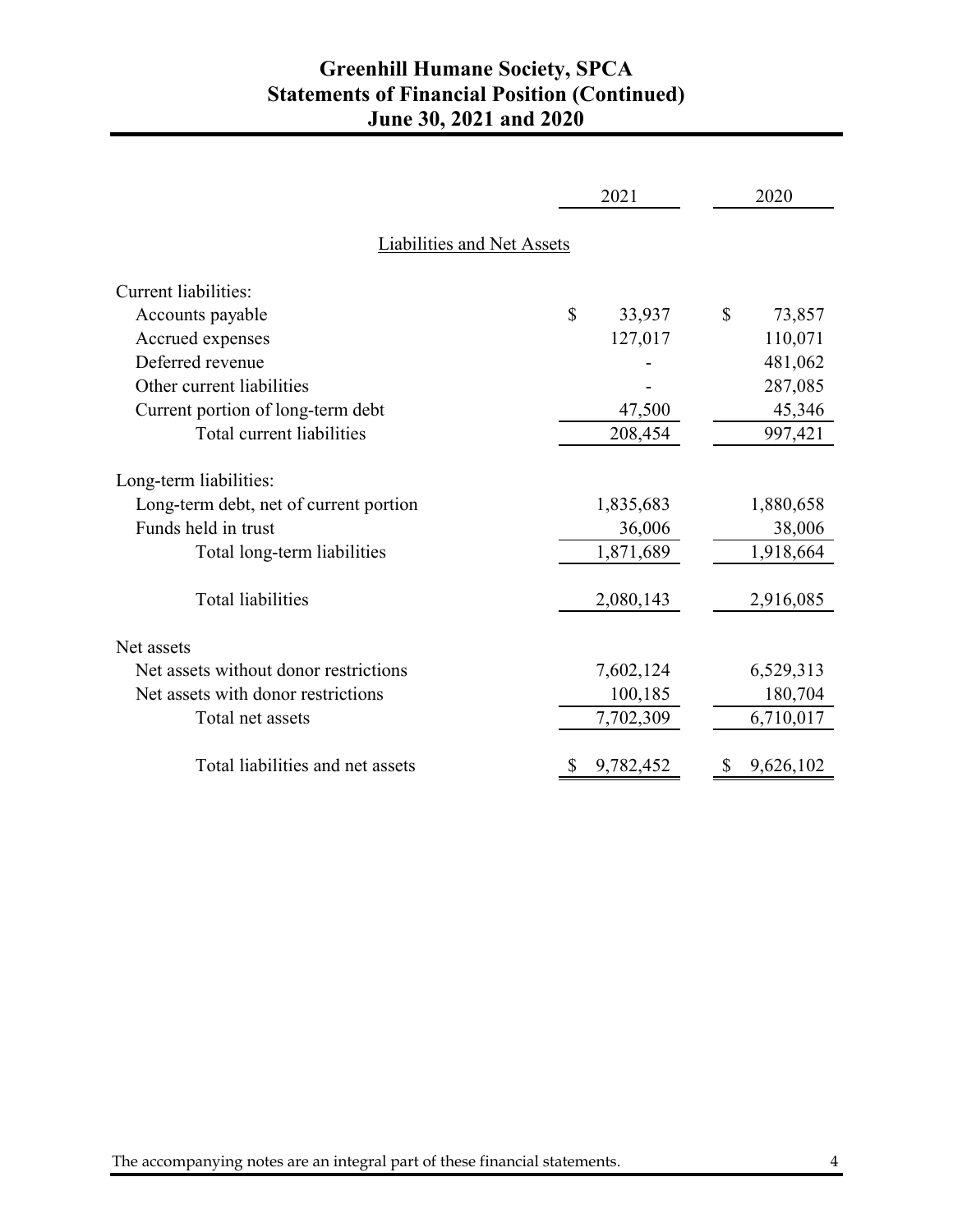### **Greenhill Humane Society, SPCA Statements of Activities Years Ended June 30, 2021 and 2020**

|                                            | Year Ended June 30, 2021 |                               |    | Year Ended June 30, 2020   |                 |                                      |    |                            |             |
|--------------------------------------------|--------------------------|-------------------------------|----|----------------------------|-----------------|--------------------------------------|----|----------------------------|-------------|
|                                            |                          | Without Donor<br>Restrictions |    | With Donor<br>Restrictions | Total           | <b>Without Donor</b><br>Restrictions |    | With Donor<br>Restrictions | Total       |
| Revenue, Gains and Other Support:          |                          |                               |    |                            |                 |                                      |    |                            |             |
| Donations and bequests                     | \$                       | 1,886,690                     | \$ | 89,640                     | \$<br>1,976,330 | \$2,188,018                          | S. | 80,560                     | \$2,268,578 |
| Capital campaign                           |                          |                               |    | 100,892                    | 100,892         |                                      |    | 197,569                    | 197,569     |
| In-kind donations                          |                          | 22,597                        |    |                            | 22,597          | 16,814                               |    |                            | 16,814      |
| Special events, less direct costs          |                          | 115,322                       |    |                            | 115,322         | 207,924                              |    |                            | 207,924     |
| Sales and program fees, less cost of sales |                          |                               |    |                            |                 |                                      |    |                            |             |
| of \$13,201 in 2021 and \$24,199 in 2020   |                          | 987,947                       |    |                            | 987,947         | 1,038,534                            |    |                            | 1,038,534   |
| Grant - Paycheck Protection Program        |                          | 349,750                       |    |                            | 349,750         | 316,055                              |    |                            | 316,055     |
| Investment income                          |                          | 68,398                        |    |                            | 68,398          | 12,025                               |    |                            | 12,025      |
| Trust revenue                              |                          | 2,000                         |    |                            | 2,000           | 2,000                                |    |                            | 2,000       |
| Net assets released from restrictions      |                          | 271,051                       |    | (271, 051)                 |                 | 459,397                              |    | (459, 397)                 |             |
| Total revenues, gains and other support    |                          | 3,703,755                     |    | (80, 519)                  | 3,623,236       | 4,240,767                            |    | (181, 268)                 | 4,059,499   |
| Expenses                                   |                          |                               |    |                            |                 |                                      |    |                            |             |
| Program services                           |                          | 2,084,025                     |    |                            | 2,084,025       | 1,986,365                            |    |                            | 1,986,365   |
| Management and general                     |                          | 283,196                       |    |                            | 283,196         | 200,911                              |    |                            | 200,911     |
| Fundraising                                |                          | 263,723                       |    |                            | 263,723         | 271,560                              |    |                            | 271,560     |
| Total expenses                             |                          | 2,630,944                     |    |                            | 2,630,944       | 2,458,836                            |    | $\blacksquare$             | 2,458,836   |
| Change in net assets                       |                          | 1,072,811                     |    | (80, 519)                  | 992,292         | 1,781,931                            |    | (181, 268)                 | 1,600,663   |
| Net assets, beginning of year              |                          | 6,529,313                     |    | 180,704                    | 6,710,017       | 4,747,382                            |    | 361,972                    | 5,109,354   |
| Net assets, end of year                    | S.                       | 7,602,124                     |    | 100,185                    | 7,702,309       | \$6,529,313                          | S  | 180,704                    | \$6,710,017 |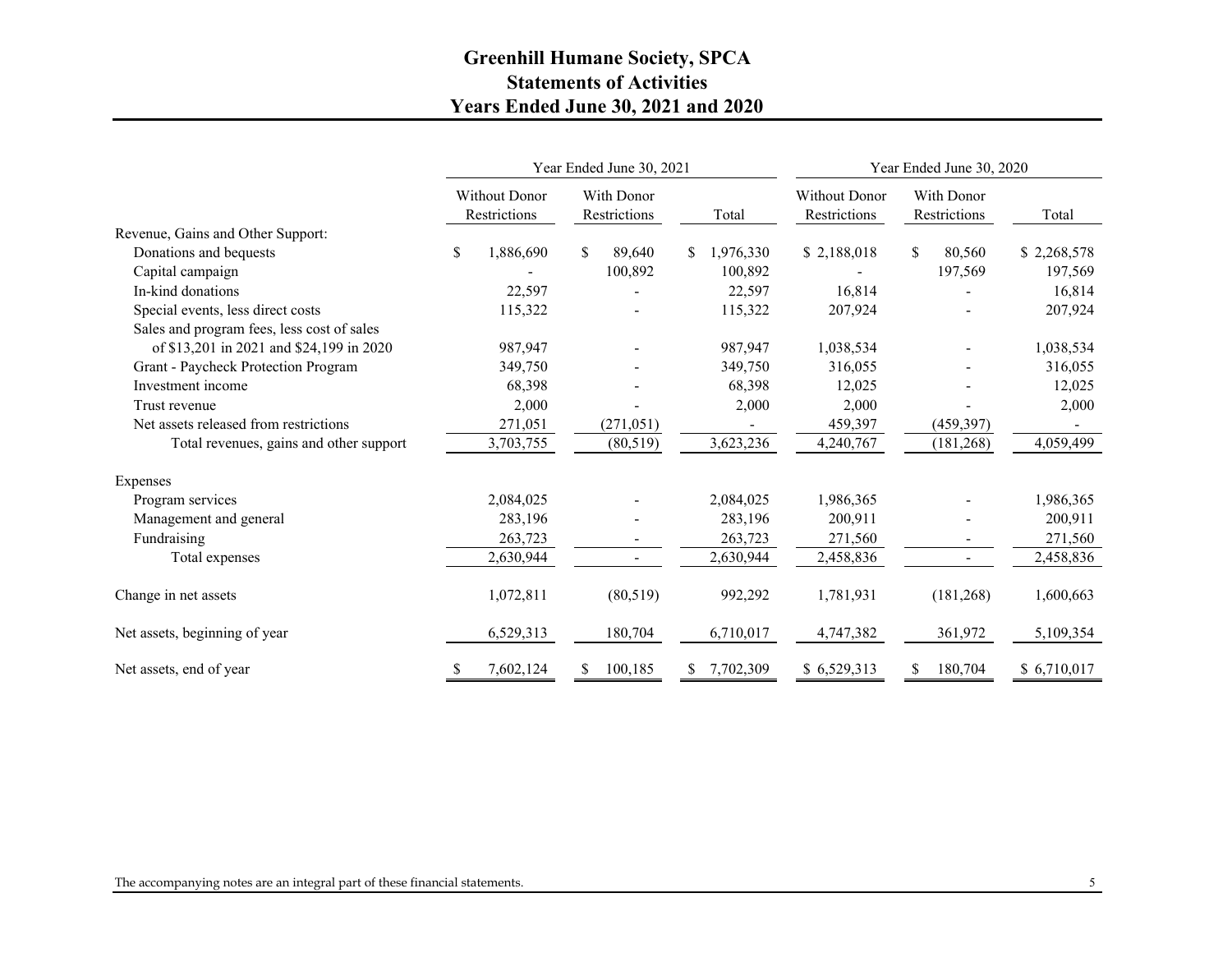#### **Greenhill Humane Society, SPCA Statement of Functional Expenses Year Ended June 30, 2021**

|                                 | Program<br>Services |              | Management<br>and General |    | Fundraising    |    | Total     |
|---------------------------------|---------------------|--------------|---------------------------|----|----------------|----|-----------|
|                                 |                     |              |                           |    |                |    |           |
| Personnel expenses:             |                     |              |                           |    |                |    |           |
| Salaries and wages              | \$<br>1,248,799     | \$           | 183,206                   | \$ | 90,140         | \$ | 1,522,145 |
| Payroll taxes                   | 81,076              |              | 17,523                    |    | 6,927          |    | 105,526   |
| Employee benefits and insurance | 142,256             |              | 18,415                    |    | 12,130         |    | 172,801   |
| Total personnel expenses        | 1,472,131           |              | 219,144                   |    | 109,197        |    | 1,800,472 |
| Animal care expenses:           |                     |              |                           |    |                |    |           |
| Supplies                        | 15,628              |              |                           |    |                |    | 15,628    |
| Food                            | 29,765              |              |                           |    |                |    | 29,765    |
| Veterinary services             | 74,348              |              |                           |    |                |    | 74,348    |
| Other animal care               | 6,556               |              |                           |    |                |    | 6,556     |
| Total animal care expenses      | 126,297             |              | $\sim$                    |    | $\overline{a}$ |    | 126,297   |
| Other expenses:                 |                     |              |                           |    |                |    |           |
| <b>Bank</b> fees                |                     |              | 10,852                    |    | 15,905         |    | 26,757    |
| Depreciation and amortization   | 204,413             |              | 2,956                     |    | 5,491          |    | 212,860   |
| Dues and subscriptions          | 2,749               |              | 455                       |    | 1,460          |    | 4,664     |
| Facility and landscaping        | 7,391               |              | 113                       |    | 119            |    | 7,623     |
| Insurance                       | 37,759              |              | 3,551                     |    | 537            |    | 41,847    |
| Interest                        | 92,944              |              | 2,296                     |    | 2,296          |    | 97,536    |
| Miscellaneous expense           | 2,866               |              | 435                       |    | 391            |    | 3,692     |
| Office supplies and equipment   | 33,901              |              | 4,591                     |    | 95             |    | 38,587    |
| Events/marketing/outreach       | 2,809               |              | $\blacksquare$            |    | 115,273        |    | 118,082   |
| Printing and postage            | 1,719               |              | 80                        |    | 11,280         |    | 13,079    |
| Professional services           | 12,569              |              | 35,855                    |    | 71             |    | 48,495    |
| Repairs and maintenance         | 17,436              |              | 53                        |    | 53             |    | 17,542    |
| Staff training and conferences  | 4,800               |              | 1,244                     |    | 113            |    | 6,157     |
| Telephone and internet          | 10,907              |              | 629                       |    | 447            |    | 11,983    |
| Utilities                       | 42,242              |              | 942                       |    | 995            |    | 44,179    |
| Vehicle expense                 | 1,335               |              | ÷.                        |    |                |    | 1,335     |
| Capital campaign expense        | 7,757               |              |                           |    |                |    | 7,757     |
| Trust expenses                  | 2,000               |              |                           |    |                |    | 2,000     |
| Total other expenses            | 485,597             |              | 64,052                    |    | 154,526        |    | 704,175   |
| Total expenses                  | \$<br>2,084,025     | $\mathbb{S}$ | 283,196                   | \$ | 263,723        | \$ | 2,630,944 |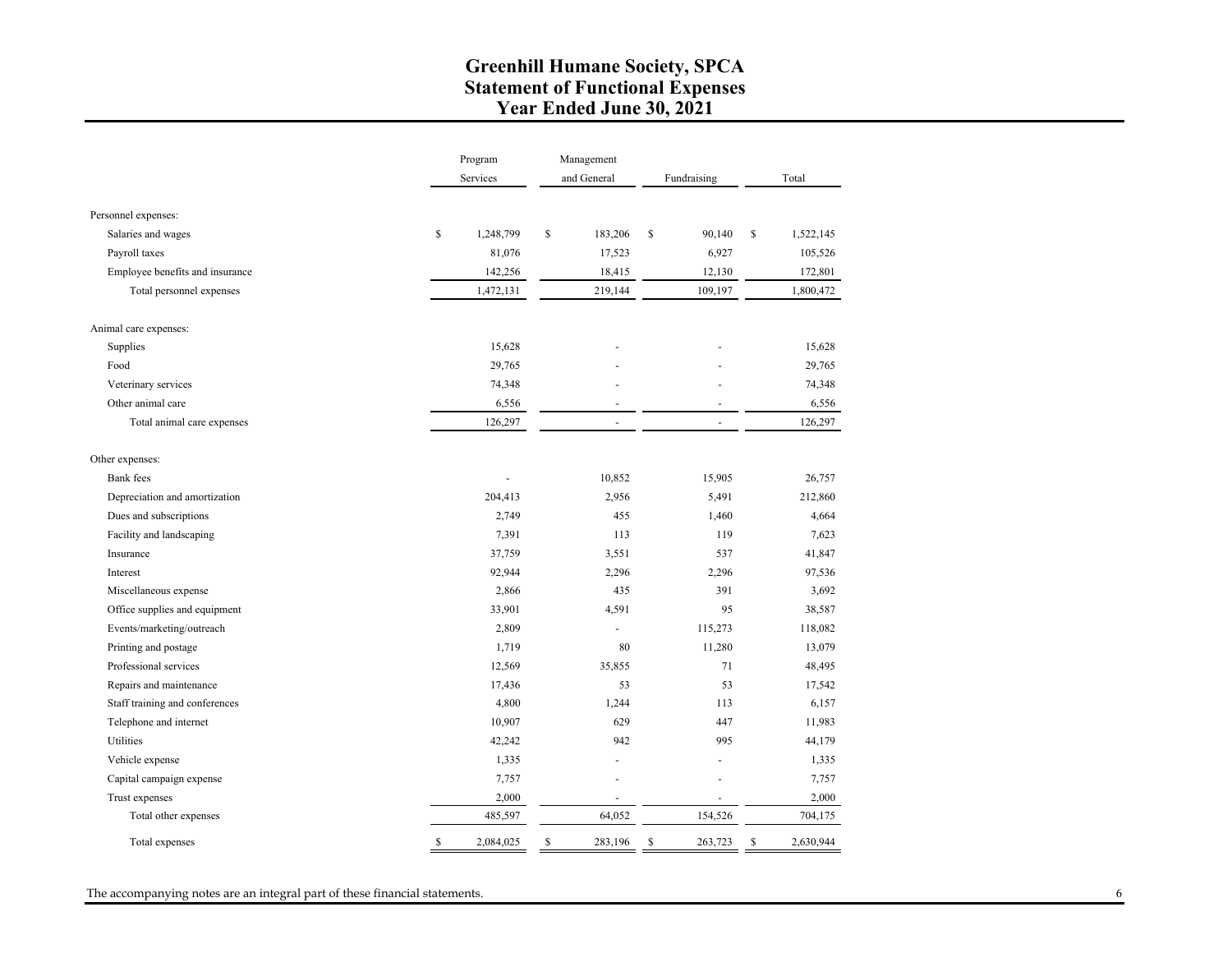#### **Greenhill Humane Society, SPCA Statement of Functional Expenses Year Ended June 30, 2020**

|                                 | Program      |           | Management  |                |             |         |                 |
|---------------------------------|--------------|-----------|-------------|----------------|-------------|---------|-----------------|
|                                 |              | Services  | and General |                | Fundraising |         | Total           |
| Personnel expenses:             |              |           |             |                |             |         |                 |
| Salaries and wages              | \$           | 1,184,020 | \$          | 140,612        | \$          | 110,822 | \$<br>1,435,454 |
| Payroll taxes                   |              | 94,034    |             | 17,598         |             | 9,184   | 120,816         |
| Employee benefits and insurance |              | 154,490   |             | 17,470         |             | 14,674  | 186,634         |
| Total personnel expenses        |              | 1,432,544 |             | 175,680        |             | 134,680 | 1,742,904       |
|                                 |              |           |             |                |             |         |                 |
| Animal care expenses:           |              |           |             |                |             |         |                 |
| Supplies                        |              | 34,322    |             |                |             |         | 34,322          |
| Food                            |              | 25,417    |             |                |             |         | 25,417          |
| Veterinary services             |              | 86,687    |             |                |             |         | 86,687          |
| Other animal care               |              | 10,562    |             |                |             |         | 10,562          |
| Total animal care expenses      |              | 156,988   |             | L,             |             | L.      | 156,988         |
|                                 |              |           |             |                |             |         |                 |
| Other expenses:                 |              |           |             |                |             |         |                 |
| <b>Bank</b> fees                |              | 7,919     |             | 259            |             | 14,392  | 22,570          |
| Depreciation and amortization   |              | 159,708   |             | 6,539          |             | 6,861   | 173,108         |
| Dues and subscriptions          |              | 2,377     |             | 2,051          |             | 504     | 4,932           |
| Facility and landscaping        |              | 8,414     |             | 107            |             | 143     | 8,664           |
| Insurance                       |              | 36,325    |             | 3,151          |             | 286     | 39,762          |
| Interest                        |              | 37,317    |             | 198            |             | $\sim$  | 37,515          |
| Miscellaneous expense           |              | 6,179     |             | 467            |             | 395     | 7,041           |
| Office supplies and equipment   |              | 23,597    |             | 664            |             | 975     | 25,236          |
| Events/marketing/outreach       |              | 5,030     |             | L,             |             | 90,913  | 95,943          |
| Printing and postage            |              | 8,231     |             | 670            |             | 6,621   | 15,522          |
| Professional services           |              | 28,079    |             | 1,050          |             | 7,575   | 36,704          |
| Repairs and maintenance         |              | 6,625     |             | 49             |             | 60      | 6,734           |
| Staff training and conferences  |              | 10,250    |             | 6,085          |             | 131     | 16,466          |
| Telephone and internet          |              | 13,711    |             | 650            |             | 707     | 15,068          |
| Utilities                       |              | 41,987    |             | 1,279          |             | 1,707   | 44,973          |
| Vehicle expense                 |              | 1,007     |             | 12             |             | 17      | 1,036           |
| Capital campaign expense        |              | 77        |             | $\overline{a}$ |             | 5,593   | 5,670           |
| Trust expenses                  |              |           |             | 2,000          |             |         | 2,000           |
| Total other expenses            |              | 396,833   |             | 25,231         |             | 136,880 | 558,944         |
| Total expenses                  | $\mathbb{S}$ | 1,986,365 | \$          | 200,911        | \$          | 271,560 | \$<br>2,458,836 |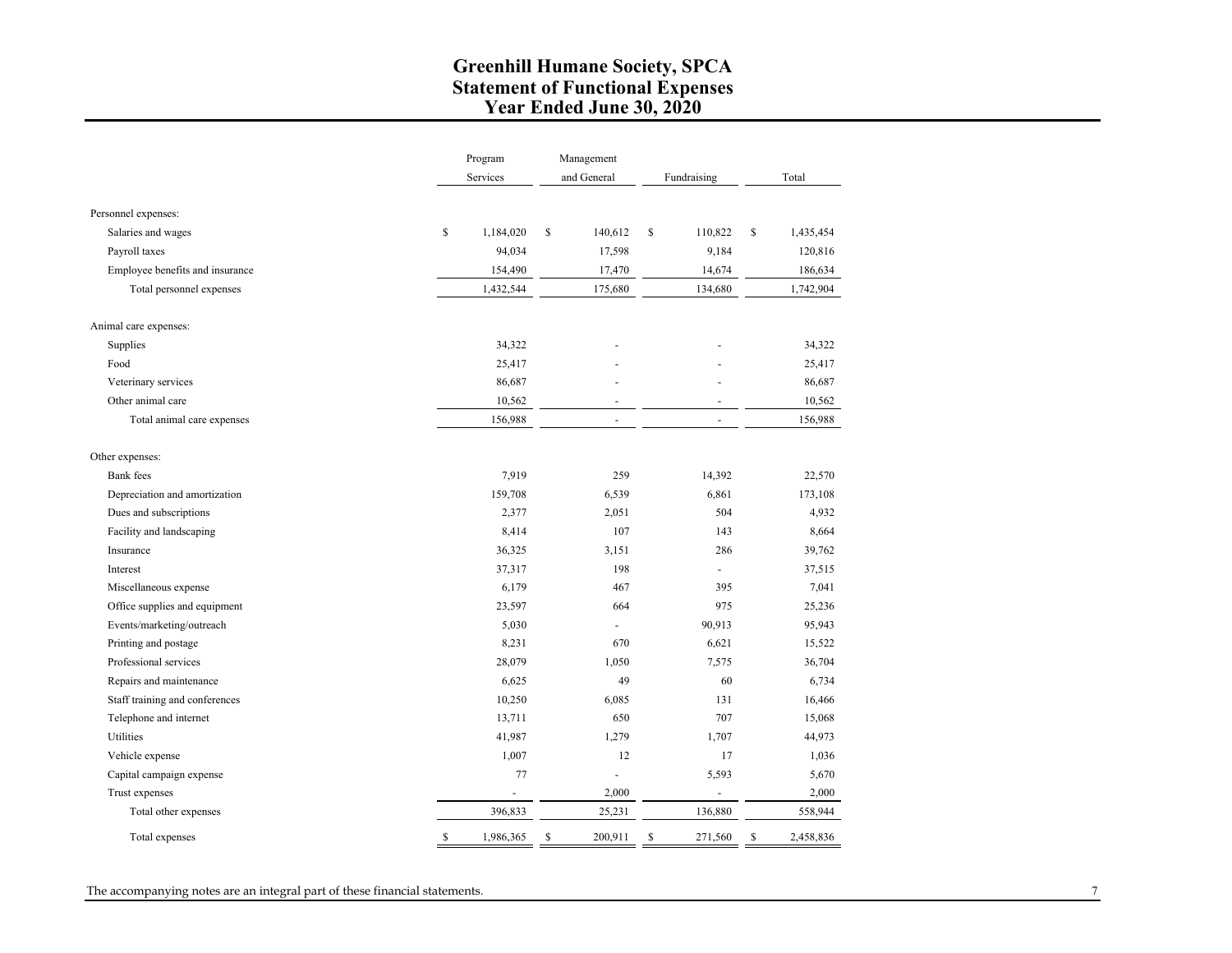## **Greenhill Humane Society, SPCA Statements of Cash Flows Years Ended June 30, 2021 and 2020**

|                                                          | Years Ended June 30, |            |               |  |
|----------------------------------------------------------|----------------------|------------|---------------|--|
|                                                          |                      | 2021       | 2020          |  |
| Cash flows from operating activities                     |                      |            |               |  |
| Change in net assets                                     | $\mathbb{S}$         | 992,292    | \$1,600,663   |  |
| Adjustments to reconcile change in net assets to         |                      |            |               |  |
| net cash from operating activities:                      |                      |            |               |  |
| Depreciation                                             |                      | 216,055    | 167,402       |  |
| Debt issuance costs amortized                            |                      | 2,511      | 5,706         |  |
| Net realized and unrealized (gains) losses               |                      |            |               |  |
| on investments                                           |                      | (60, 732)  | 285           |  |
| In-kind contributions                                    |                      | (22, 597)  | (16, 814)     |  |
| In-kind expenses                                         |                      | 22,597     | 16,814        |  |
| Provision for doubtful accounts                          |                      | 1,242      | 4,632         |  |
| Contributions for long-term purposes                     |                      | (141, 039) | (275, 191)    |  |
| Increase (decrease) in operating assets and liabilities: |                      |            |               |  |
| Accounts receivables                                     |                      | 26,388     | 20,145        |  |
| Unconditional promises to give                           |                      | 32,428     | 100,386       |  |
| Inventory                                                |                      | 523        | 5,590         |  |
| Other current assets                                     |                      | (9,997)    | (6,871)       |  |
| Accounts payable                                         |                      | (39, 920)  | (115,253)     |  |
| Accrued payroll and payroll costs                        |                      | 16,946     | (2,491)       |  |
| Deferred revenue                                         |                      | (481,062)  | 476,662       |  |
| Other current liabilities                                |                      | (287,085)  | 48,899        |  |
| Funds held in trust                                      |                      | (2,000)    | 38,006        |  |
| Net cash from operating activities                       |                      | 266,550    | 2,068,570     |  |
| Cash flows from investing activities                     |                      |            |               |  |
| Purchase of fixed assets                                 |                      | (59, 542)  | (1,151,294)   |  |
| Proceeds (purchase) on sale of investments               |                      | 7,992      | 7,416         |  |
| Net cash from investing activities                       |                      | (51, 550)  | (1, 143, 878) |  |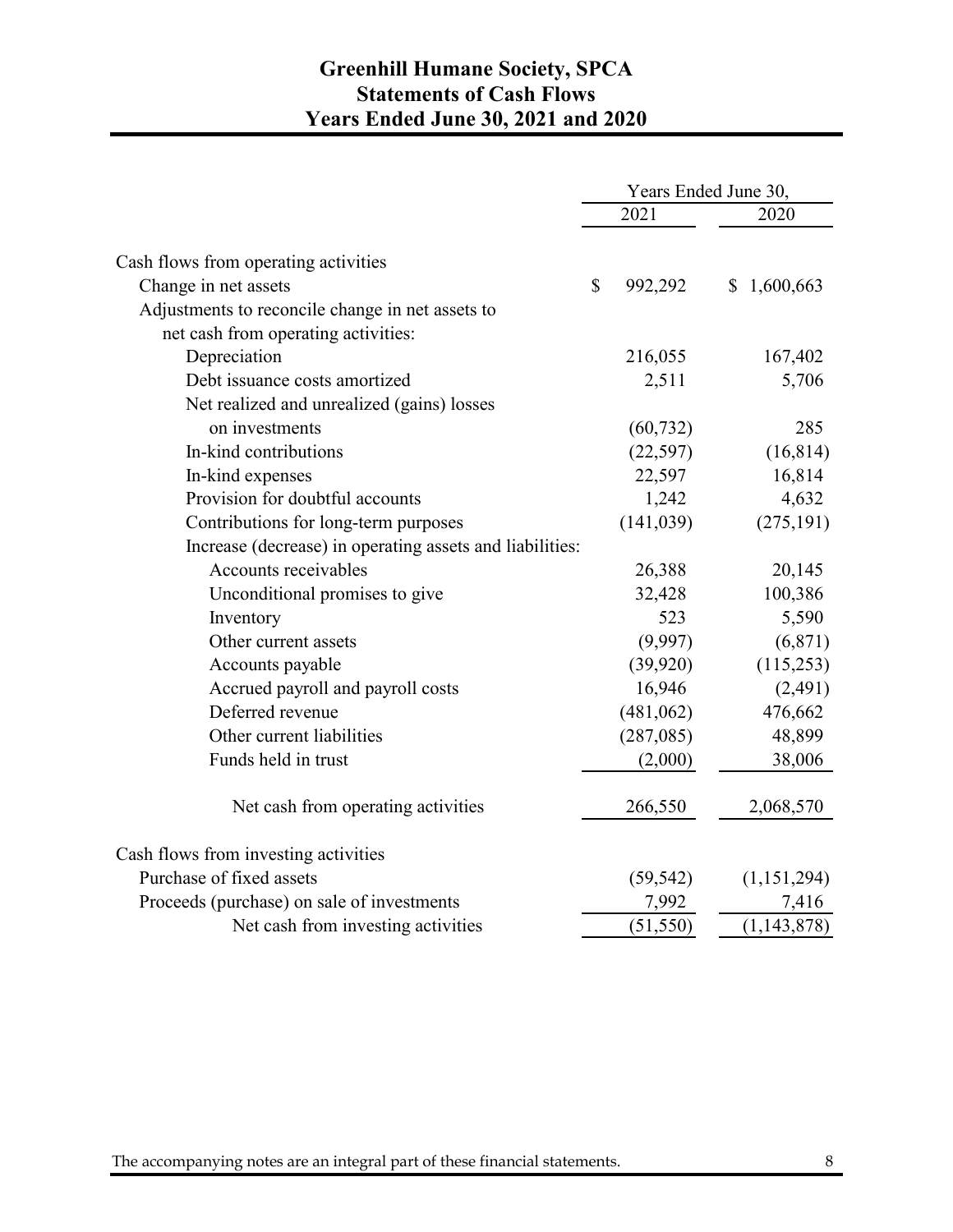## **Greenhill Humane Society, SPCA Statements of Cash Flows (Continued) Years Ended June 30, 2021 and 2020**

|                                                                | Years Ended June 30, |                          |  |  |  |
|----------------------------------------------------------------|----------------------|--------------------------|--|--|--|
|                                                                | 2021                 | 2020                     |  |  |  |
| Cash flows from financing activities                           |                      |                          |  |  |  |
| Proceeds from long-term debt                                   | $\mathbb{S}$         | $\mathcal{S}$<br>446,123 |  |  |  |
| Payments on long-term debt                                     | (45, 332)            | (21,692)                 |  |  |  |
| Proceeds from contributions restricted to capital campaign     | 141,039              | 275,191                  |  |  |  |
| Net cash from financing activities                             | 95,707               | 699,622                  |  |  |  |
| Net change in cash, cash equivalents and restricted cash       | 310,707              | 1,624,314                |  |  |  |
| Cash, cash equivalents, and restricted cash, beginning of year | 2,918,007            | 1,293,693                |  |  |  |
| Cash, cash equivalents, and restricted cash, end of year       | \$3,228,714          | 2,918,007                |  |  |  |
| Supplemental disclosures of cash flow information:             |                      |                          |  |  |  |
| Cash and cash equivalents                                      | \$3,148,394          | \$2,880,001              |  |  |  |
| Cash restricted for capital campaign                           | 44,314               |                          |  |  |  |
| Cash restricted for funds held in trust                        | 36,006               | 38,006                   |  |  |  |
| Total cash, cash equivalents, and restricted cash              | \$3,228,714          | \$2,918,007              |  |  |  |
|                                                                |                      |                          |  |  |  |
| Cash paid for interest                                         | 91,265               | 39,998                   |  |  |  |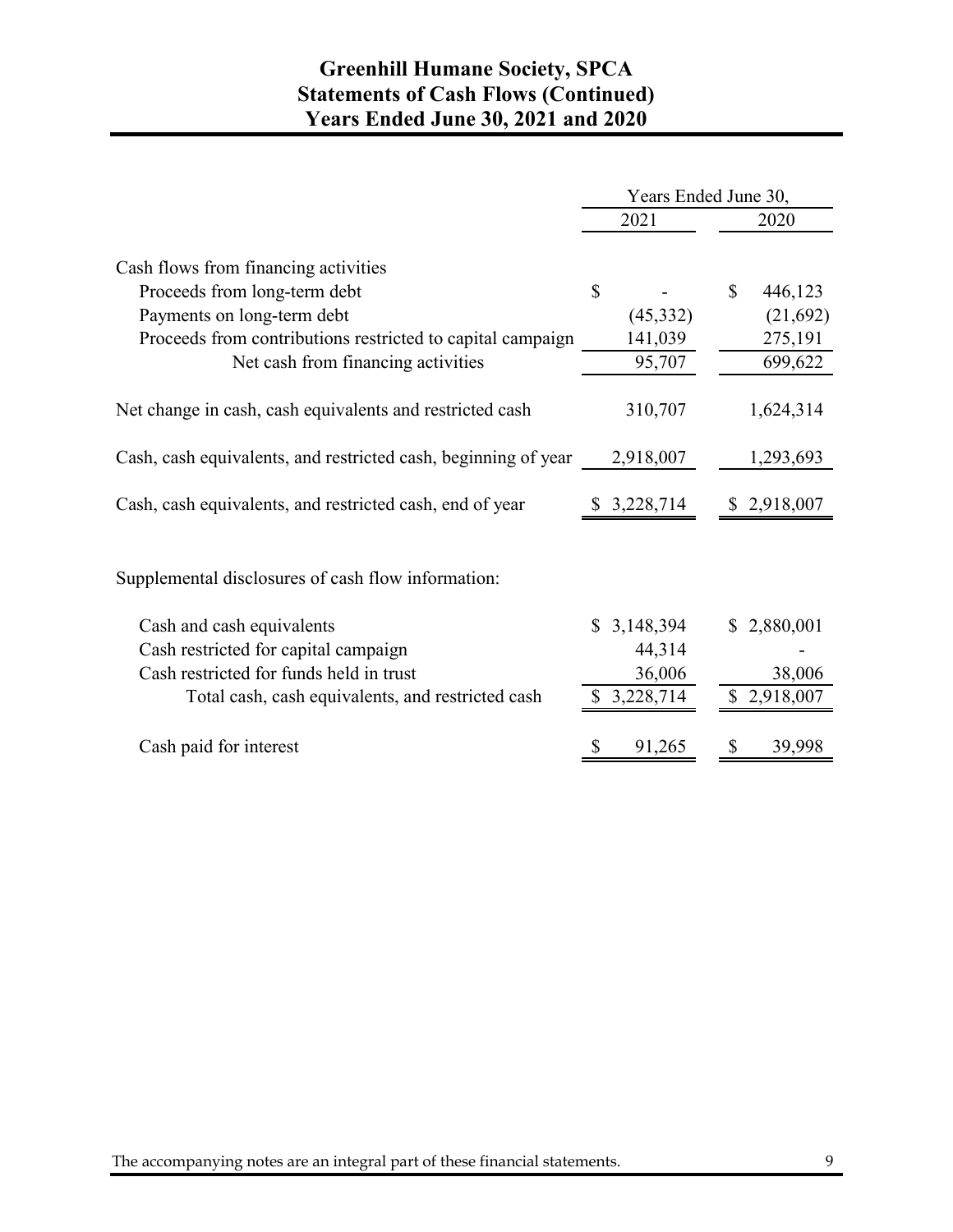*Nature of operations* - Greenhill Humane Society, SPCA (the Organization) is a not-for-profit organization that provides care and shelter for animals, support and resources for people, and education to promote the humane treatment of animals. The Organization operates an animal shelter in Eugene, Oregon and relies on funding from individual and corporate donors.

*Program services* - The Organization's program services are paid for with donations, fundraisers, contracted income, and fees for products and services.

*Sheltering and adoptions* - During the year ended June 30, 2021, Greenhill Humane Society, SPCA cared for 2,959 animals in its Sheltering, Return to Owner, Adoption and Transfer Programs. During the year ended June 30, 2021, the Organization cared for 1,463 cats, 1,182 dogs, and 314 other animals. The Organization continues to maintain one of the highest live release rates in the country. The Organization saved 95% of the dogs that came to the shelter, 90% of the cats, and 91% of the other animals. Overall, the Organization's live release rate for the year ended June 30, 2021 was 92%.

The Organization runs the Second Chance Program which receives animals from other shelters and animal welfare agencies in Oregon, California, and beyond, giving them a second chance at finding a loving home when time and resources have run out at their shelter. During the year ended June 30, 2021, 180 animals were cared for through this program.

During the year ended June 30, 2021, a monthly average of 141 volunteers contributed 17,899 hours, and 105 foster families cared for 550 animals. Volunteers and foster families help in the daily care, training, socializing and rehabilitation of animals brought to the shelter. The volunteer and foster program works with schools, community service programs and the general public to help promote humane education through hands-on animal welfare experience.

*Spay/neuter services* – The Organization has an on-site veterinary medical clinic that performs spay/neuter services, essential surgeries, and a trap/neuter/return program. All of the animals at the Organization are provided with medical care and an environment that includes behavior training and enrichment programs. During the year ended June 30, 2021, the Organization performed 2,108 surgeries in their medical clinic including 1,952 spay/neuter surgeries and 156 other essential surgeries.

Greenhill's trap/neuter/return program (TNR) provides free and low-cost spay/neuter surgeries for free-roaming, unowned community cats within Lane County. During the year ended June 30, 2021, the Organization performed 599 spay/neuter surgeries through this program.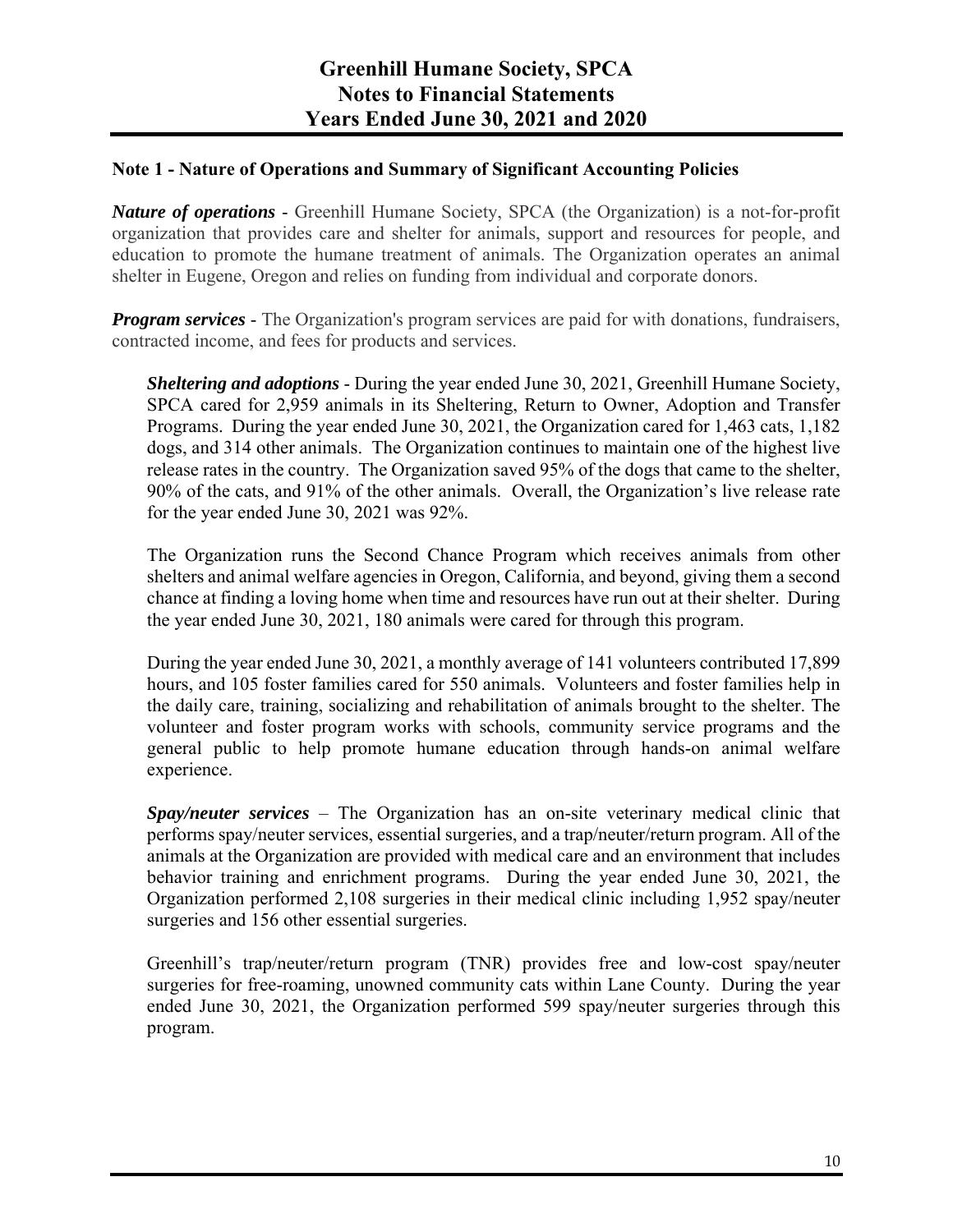*Community outreach and humane education* - Educating the community and promoting the animals and programs of Greenhill Humane Society, SPCA is crucial to helping achieve the vision of finding loving homes for all animals. The Organization reaches out to schools and other groups to educate about the importance of responsible pet ownership and the humane treatment of animals. The Organization participates in off-site adoption and awareness events, and photos and descriptions of animals available for adoption are available on the Organization's website and major on-line "petworking" sites. The Organization's website receives an average of 2,730 visits per day. In the year ended June 30, 2021, the Organization's outreach and education program reached more than 669 children and adults.

*Basis of presentation* – The financial statements of the Organization have been prepared on the accrual basis of accounting in accordance with generally accepted accounting principles. The Organization reports information regarding its financial position and activities according to two classes of net assets: net assets without donor restrictions and net assets with donor restrictions.

*Net assets without donor restrictions* – Net assets that are not subject to or are no longer subject to donor-imposed stipulations.

*Net assets with donor restrictions* – Net assets whose use is limited by donor-imposed time and/or purpose restrictions.

Revenues are reported as increases in net assets without donor restriction unless use of the related assets is limited by donor-imposed restrictions. Expenses are reported as decreases in net assets without donor restriction. Gains and losses on investments and other assets or liabilities are reported as increases or decreases in net assets without donor restrictions unless their use is restricted by explicit donor stipulation or by law. Expirations of donor restrictions on the net assets (i.e., the donor-stipulated purpose has been fulfilled and/or the stipulated time period has elapsed) are reported as reclassifications between the applicable classes of net assets. The Organization has adopted a policy to classify donor restricted contributions as without donor restrictions to the extent that donor restrictions were met in the year the contribution was received.

*Cash, cash equivalents, and restricted cash–* The Organization considers all highly liquid investments with a maturity of three months or less when acquired to be cash equivalents. Restricted cash is limited in use to payment of costs of constructing a new facility and of the related capital campaign and are included in cash on the statement of cash flows. Restricted cash includes money held in a pet trust. The Organization maintains cash balances in several financial institutions located primarily in Eugene, Oregon. At times, balances may exceed amounts insured by the Federal Deposit Insurance Corporation. At June 30, 2021 and 2020, the Organization's uninsured cash balances totaled \$2,952,226 and \$2,653,689, respectively.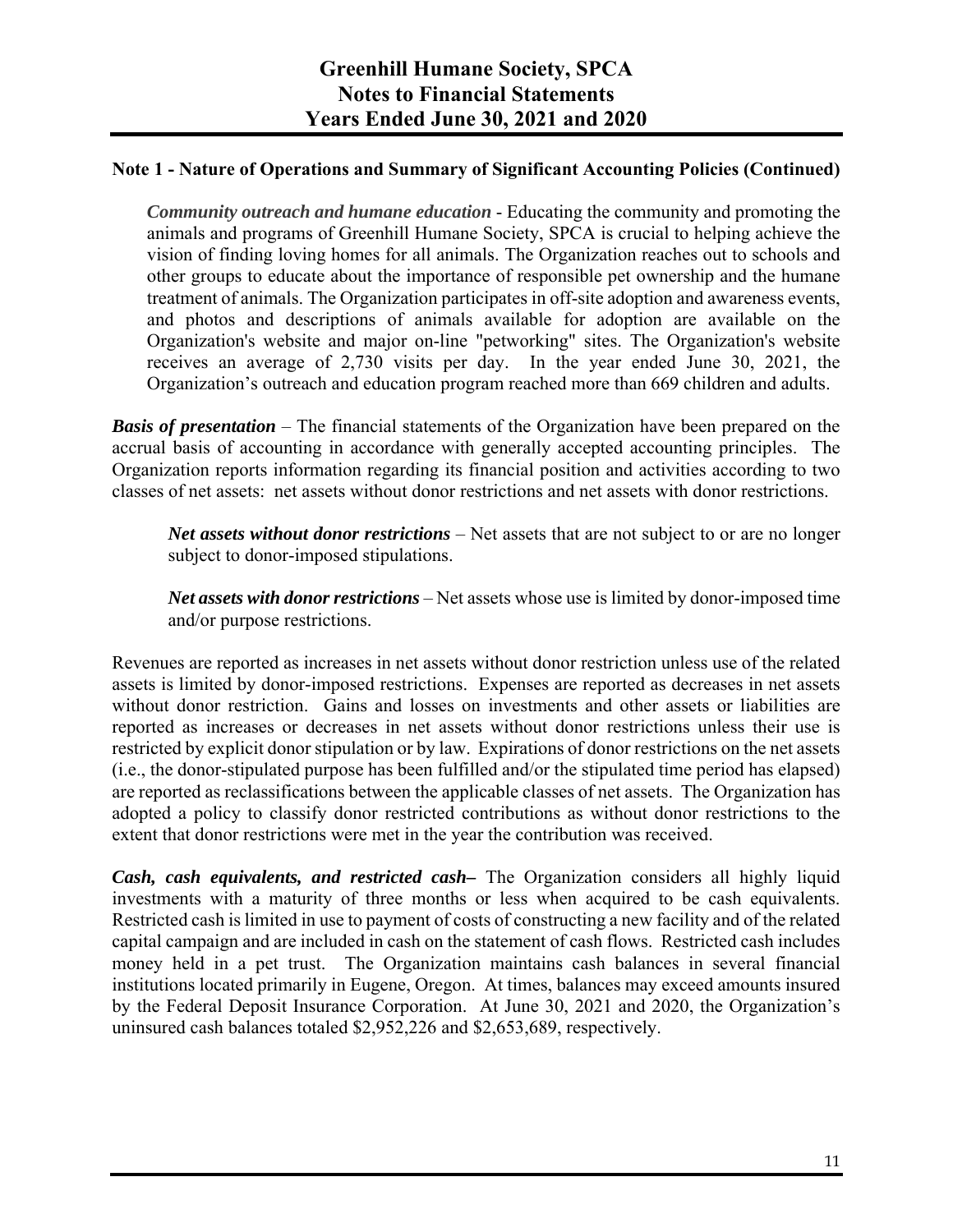*Receivables* – The Organization considers trade accounts receivable to be fully collectible; accordingly, no allowance for uncollectible amounts was considered necessary. Management evaluates past due balances on an account-by-account basis, and if amounts become uncollectible, they are charged to operations when that determination is made.

The Organization considers bequests receivable to be fully collectible; accordingly, no allowance for uncollectible amounts was considered necessary.

The Organization has an annual campaign to raise funds for operations. The Organization solicited donations for a capital campaign that are to be paid over time (up to ten years). At the time a pledge is made, the contributions that are expected to be collected within one year are recorded as donor restricted revenue at their net realizable value. Pledges that are expected to be collected in future years are recorded as donor restricted revenue at present value of the estimated future cash flows. An allowance for pledges contribution receivable in the amount of \$2,334 and \$3,576 as of June 30, 2021 and 2020, respectively, is recorded based on management's judgment, considering such factors as prior collection history, type of contribution, relationship with donor, and other relevant factors. When the purpose and/or time restrictions are met, the amounts are recorded in the statement of activities as "net assets released from restrictions."

*Inventory* – Inventory consists of animal supplies, apparel, and other items available for resale and is stated at the lower of cost or net realizable value.

*Property and equipment* – Property and equipment purchases or contributions in excess of \$5,000 and a useful life of two years or more are capitalized at cost. Contributed property and equipment is capitalized at its fair market value at the date of the gift. Depreciation is computed using the straight-line method at rates based on the estimated useful life of the property and equipment ranging from 5 to 39.5 years. Major renewals and betterments are capitalized, while replacements, maintenance and repairs which do not improve or extend the lives of the respective assets are charged to expense currently. The cost and related accumulated depreciation of property sold or retired are removed from the accounts and any gain or loss is reflected in the change in net assets.

*Investments* – Endowment funds consist of a portfolio of different investments, including marketable equity and debt securities and alternative investments. Marketable equity and debt securities are recorded at fair market value based on current quoted market prices. Investments in limited partnerships and real estate are recorded at fair market value based on information provided by the fund managers or the general partners and real estate appraisals. Interest, dividends and gains and losses, both realized and unrealized, on investments are included in the statements of activities in revenues, gains and other support.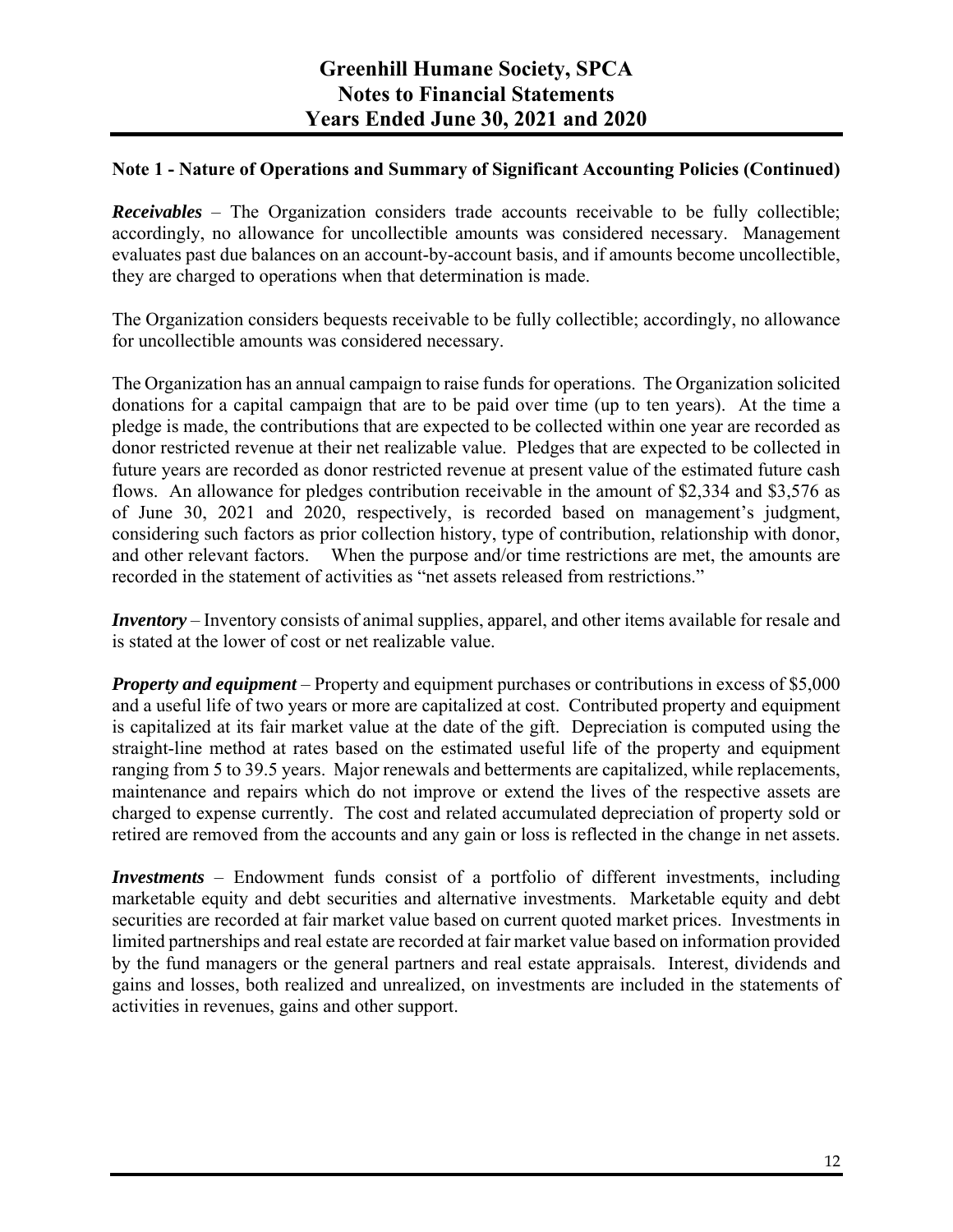*Business risks and uncertainties* – As the Organization's investments are comprised of marketable equity and debt securities, significant changes in prevailing interest rates and market conditions may adversely affect the timing and amount of cash flows on such investments and their related values. Due to the level of risk associated with certain investment securities and the level of uncertainty related to changes in the value of investment securities, it is at least reasonably possible that changes in values in the near-term could materially affect the Organization's financial position and the amounts reported in the statements of activities.

**Deferred revenue** – Deferred revenue consists of advance payments of contract revenue and registrations.

*Compensated absences* – The Organization's policy allows full-time employees to accrue vacation leave to a specified limit, which is payable upon termination.

*Funds held in trust* – The Organization holds pet trust funds that will be spent according to trust documents over the lives of the pets.

*Revenue recognition* **–** *revenue from exchange transactions* – The Organization recognizes revenue in accordance with Financial Accounting Standards Board (FASB) Accounting Standards Update (ASU) 2014-09, *Revenue from Contracts with Customers*. ASU 2014-09 applies to exchange transactions with customers that are bound by contracts or similar arrangements and establishes a performance obligation approach to revenue recognition. The Organization records the following exchange transaction revenue in its statements of activities for the years ending June 30, 2021 and 2020:

*Service revenue* – The Organization conducts program-related services and events where the performance obligation is delivery of the program. Fees for service revenue are recognized when the service is performed based on amounts established by the Organization. Fees collected prior to the delivery of services are classified as deferred revenue.

*Special fundraising event revenue* - Proceeds from fundraising events are recognized as revenue during the period that the fundraising events occur.

*Retail sales* – The Organization operates retail operations. The performance obligation is the delivery of goods to the customer. The transaction price is established by the Organization given listed sales prices determined by the value of the inventory item being sold. As each item is individually priced, no allocation of the transaction price is necessary. The Organization recognizes revenue as the customer pays and takes possession of the merchandise. If there is a right of return, the liability is estimated for such returns, which offsets revenue. No liability for probable customer returns was considered necessary as of June 30, 2021 and 2020.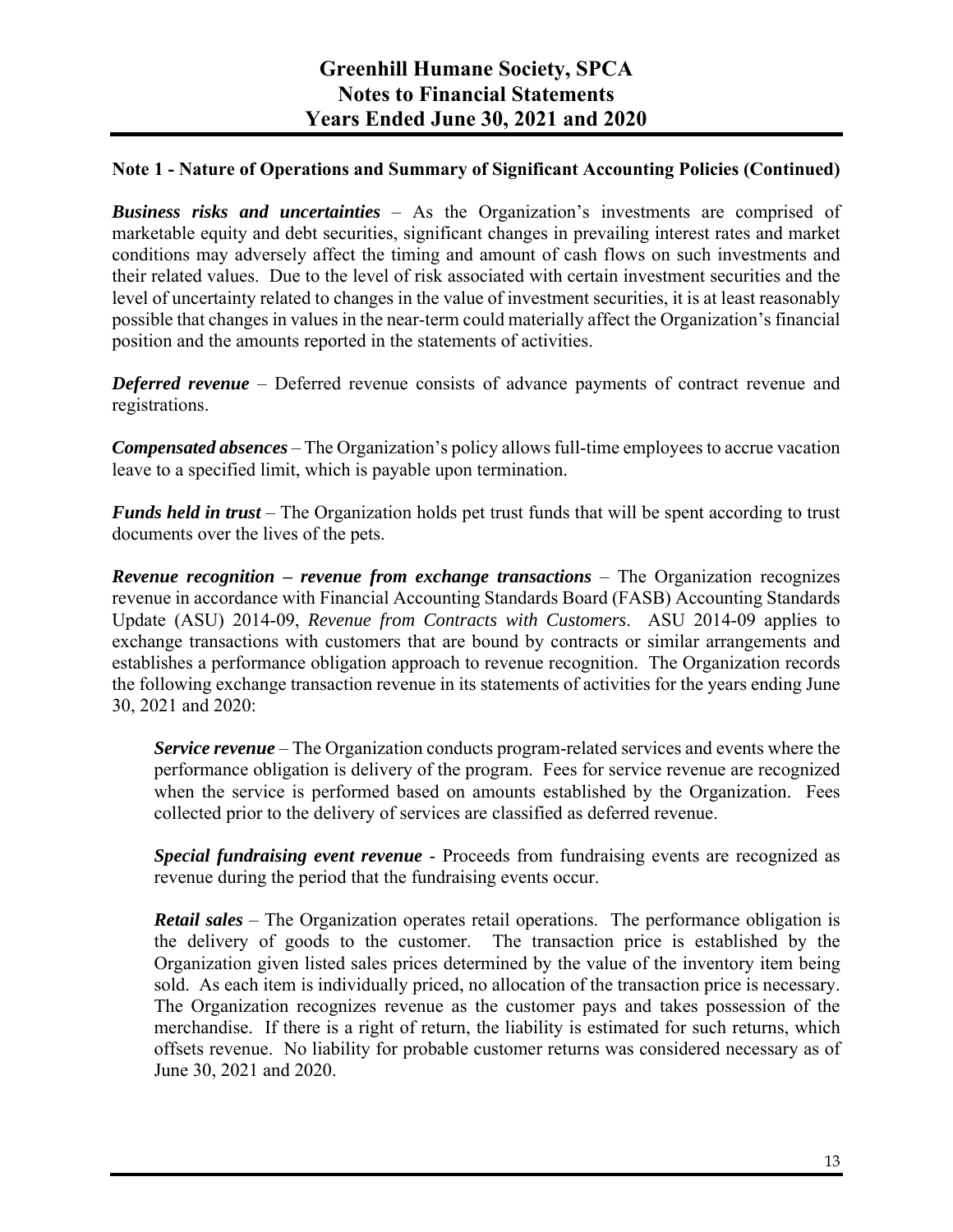*Revenue recognition – contributions and support* – Contributions, pledges, and grants received are recorded as support that is without donor restrictions or with donor restrictions. Classification is based on the existence and nature of any donor restrictions imposed on the contribution or grant. Deferred revenue consists of amounts received in advance under contracts or grant and is recognized when the services are performed.

Conditional contributions arise when a donor-imposed condition exists, based on a determination from the agreement, that a recipient is entitled to the contribution only if it has overcome a barrier, with a right of return to the provider should the barrier not be met. Assets received through a conditional contribution are accounted for as a refundable advance until the conditions have been substantially met or explicitly waived by the donor; consequently, revenue is recognized on the dates the conditions have been met.

*Outstanding legacies* – The Organization is the beneficiary under various wills and trust agreements, the total realizable amounts of which are not presently determinable. The Organization's share of such bequests is recorded when the probate court has declared the testamentary instrument valid and the proceeds are measurable.

*Contributed services and materials* – The Organization receives donated services from a variety of unpaid volunteers who assist with programs in non-specialized roles. The value of services contributed by these volunteers is not reflected in the financial statements since these services do not meet the criteria for recognition.

The Organization records various types of in-kind contributions. Contributed services are recognized at fair value if the services received either create or enhance long-lived assets or require specialized skills. Typically, the services would need to be purchased if not provided by donation. Contributions of materials, goods and supplies are recognized at fair value when received. The amounts reflected in the accompanying financial statements as in-kind contributions are offset by like amounts included in expenses or additions to property and equipment.

During the years ended June 30, the Organization recorded in-kind contributions as follows:

|                               | 2021   |  |        |
|-------------------------------|--------|--|--------|
| Professional services         | 115    |  | 7,967  |
| Food, medication and vaccines | 16,617 |  | 7,024  |
| Supplies                      | 5,865  |  | 1,823  |
| Total                         | 22,597 |  | 16,814 |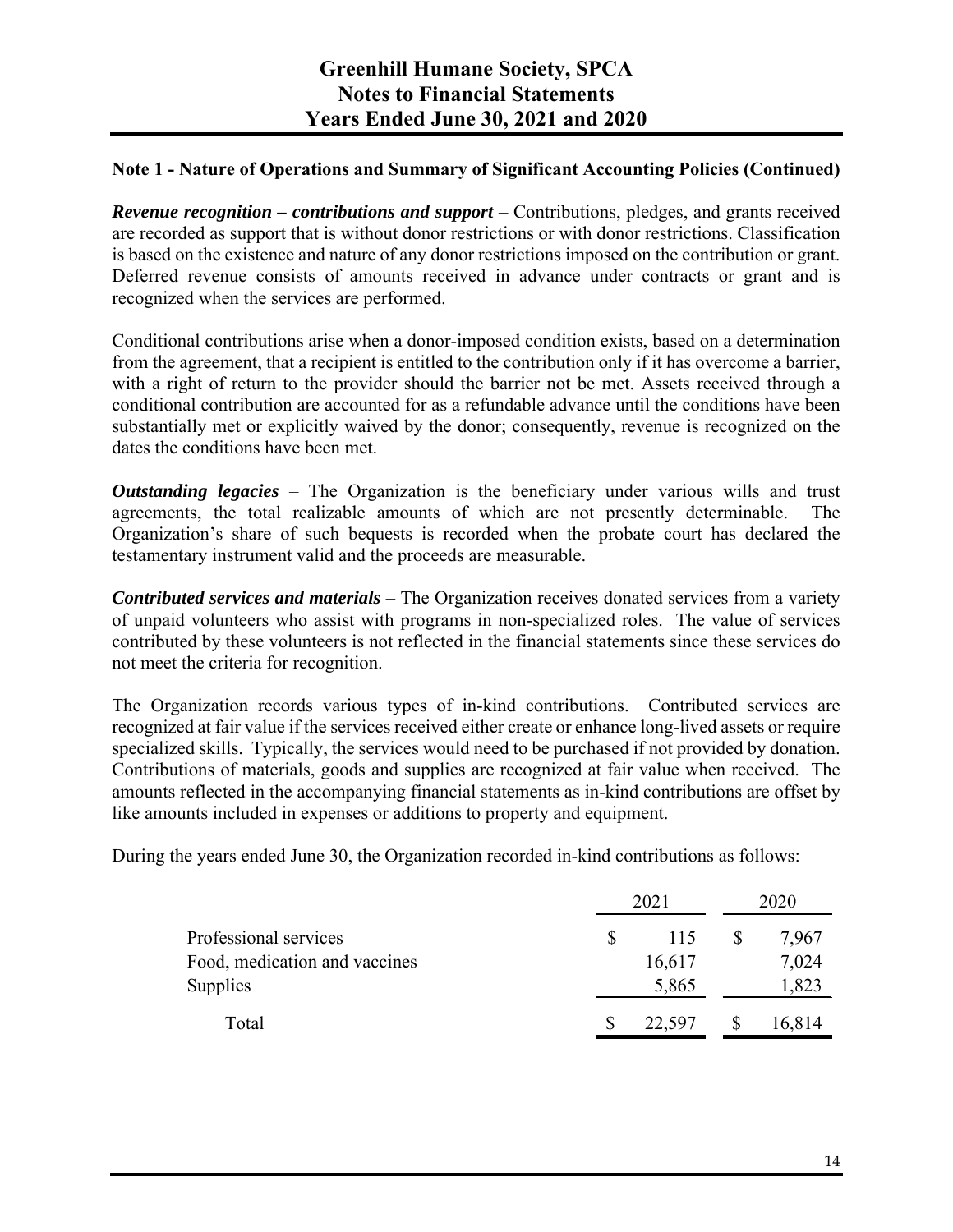*Contributed services and materials (continued)* – In-kind professional services were spent for the following programs:

|                                 | 2021         |          |               | 2020           |  |  |
|---------------------------------|--------------|----------|---------------|----------------|--|--|
| Program Services<br>Fundraising | <sup>S</sup> | 115<br>۰ | $\mathcal{S}$ | 5,686<br>2,281 |  |  |
| Total                           |              | 115      | S             | 7,967          |  |  |

Contributed goods and materials are reported as unrestricted support unless explicit donor stipulations specify how the donated assets must be used.

*Fundraising and advertising expenses* – The Organization uses advertising and fundraising to promote its programs to the community. Advertising and fundraising costs are expensed as incurred. Total costs of \$263,723 and \$271,560 were allocated to fundraising for the years ended June 30, 2021 and 2020, respectively. Direct mailing campaign expenses of \$100,546 and \$80,298 were incurred for the years ended June 30, 2021 and 2020, respectively, which are included in fundraising on the statements of functional expenses.

*Income taxes* – The Organization is an Oregon not-for-profit organization and complies with the requirements of Section 501(c)(3) of the Internal Revenue Code. Thus, the Organization is exempt from federal and state income taxes. Management believes the Organization meets the requirements to maintain its tax-exempt status. The Organization files information tax returns in the U.S. federal and Oregon jurisdictions.

*Functional allocation of expense* – The costs of providing various programs and other activities have been summarized on a functional basis in the statement of activities and in the statement of functional expenses. Directly identifiable expenses are charged to programs and supporting services. Expenses related to more than one function are charged to programs and supporting services on the basis of periodic time and expense studies. The expenses that are allocated include depreciation, interest, office, and occupancy, which are allocated on the basis of proportion of facilities used, as well as salaries and benefits, which are allocated on the basis of estimates of time and effort.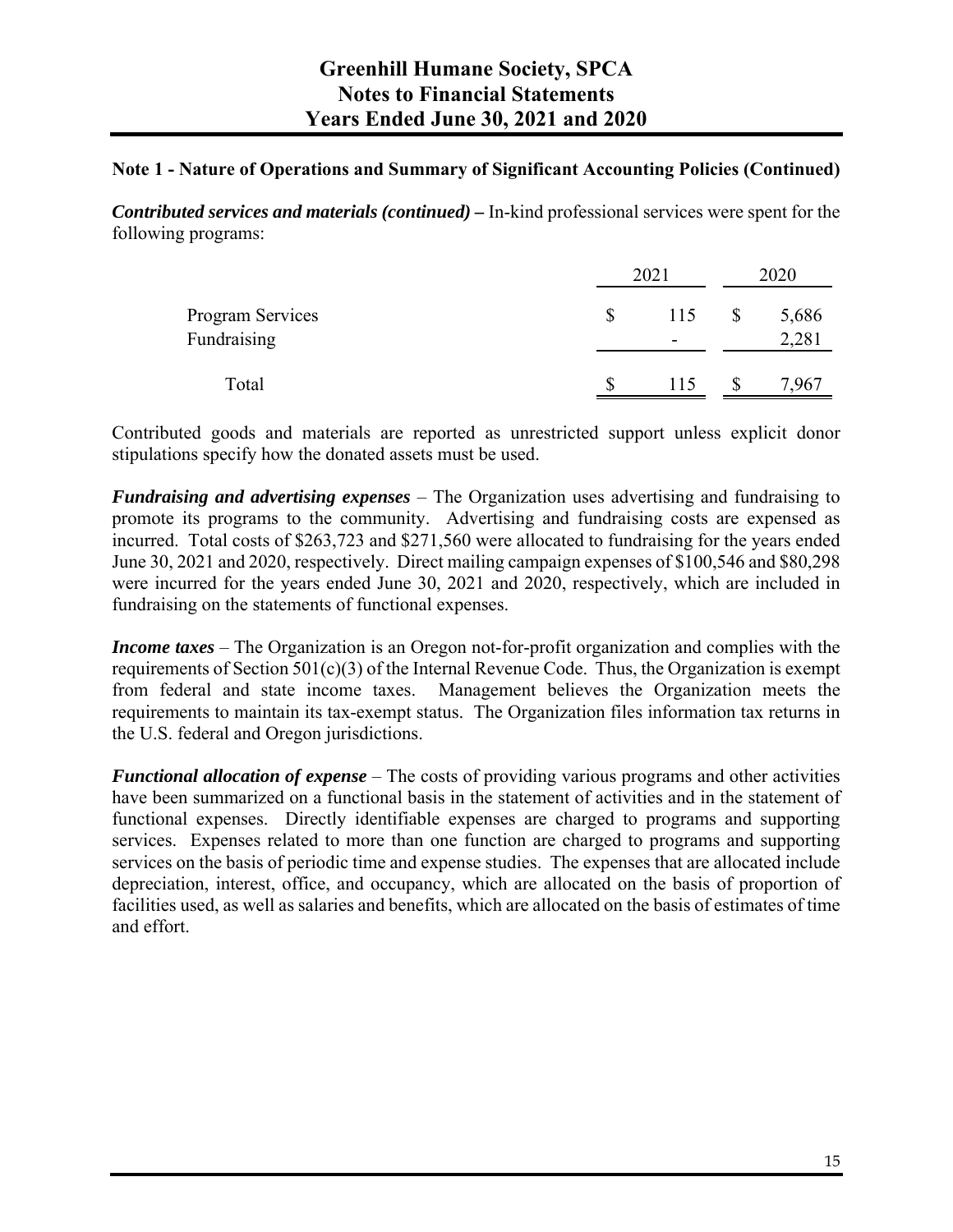*Fair value measurements* – Fair value is defined as the price that would be received to sell an asset or paid to transfer a liability in an orderly transaction between market participants at the measurement date, and establishes a framework for measuring fair value. The fair value framework requires the categorization of assets and liabilities into three levels based upon the ability to observe the assumption (inputs) used to value the assets and liabilities. Level 1 provides the most reliable and observable measure of fair value, whereas Level 3 generally requires significant judgment. When valuing assets or liabilities, GAAP requires the most observable inputs to be used.

The fair value hierarchy is categorized into three levels based on the inputs as follows:

Level 1 – Unadjusted, quoted prices in active markets for identical assets and liabilities.

Level 2 – Observable inputs, other than those included in Level 1. For example, quoted prices for similar assets or liabilities in active markets or quoted prices for identical assets or liabilities in inactive markets.

Level 3 – Unobservable inputs reflecting assumptions about the inputs used in pricing the asset or liability.

The fair value measurement level within the fair value hierarchy is based on the lowest level of any input that is significant to the fair value measurement. Valuation techniques used need to maximize the use of observable inputs and minimize the use of unobservable inputs.

*Use of estimates –* The preparation of the financial statements in conformity with accounting principles generally accepted in the United States of America requires management to make estimates and assumptions that affect the amounts reported in the financial statements and accompanying notes. Actual results could differ from those estimates.

*New accounting pronouncement* – During the year, the Organization adopted the provisions of FASB ASU 2018-13, *Fair Value Measurement (Topic 820) Disclosure Framework – Changes to the Disclosure Requirements for Fair Value Measurement*. The amendments in this update modify the disclosure requirements on fair value measurements in Top 820, Fair Value Measurement. Adoption of this pronouncement had no effect on the Organization's current or previously issued financial statements.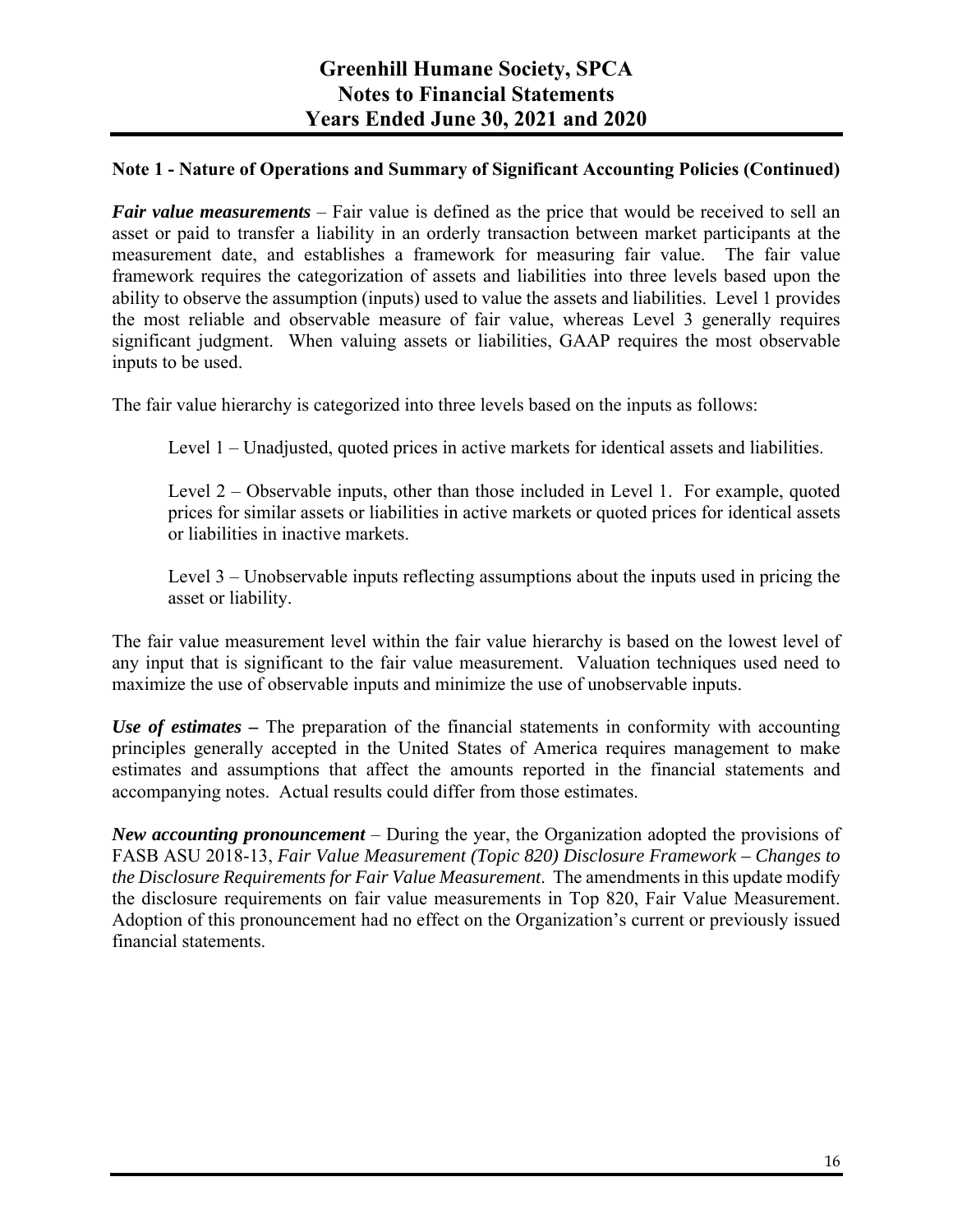*Reclassifications* – Certain reclassifications have been made to the prior year financial statements to conform to the current year financial statement presentation. These reclassifications had no effect on change in total assets, total liabilities, and net assets for the prior year.

#### **Note 2 – Cash and Cash Equivalents**

Cash and cash equivalents balances at June 30 consist of the following:

|                                              | 2021         | 2020        |
|----------------------------------------------|--------------|-------------|
| Non-interest bearing accounts                | 155,304<br>S | 61,821      |
| Interest bearing accounts                    | 2,993,090    | 2,818,180   |
| Cash restricted for capital campaign project | 44,314       |             |
| Cash restricted for bequest requirements     | 36,006       | 38,006      |
| Total                                        | \$3,228,714  | \$2,918,007 |

#### **Note 3 – Receivables**

Receivables consist of the following at June 30:

|                                                          | 2021 |                  | 2020                    |  |
|----------------------------------------------------------|------|------------------|-------------------------|--|
| Trade accounts receivable<br>Campaign pledges receivable | \$   | 7,359<br>75,491  | \$<br>33,747<br>115,638 |  |
| Bequests receivable                                      |      | 16,477           | 10,000                  |  |
| Total                                                    | \$   | 99,327           | \$<br>159,385           |  |
| Current<br>Non-current                                   | \$   | 65,784<br>33,543 | \$<br>90,693<br>68,692  |  |
| Total receivables                                        | \$   | 99,327           | 159,385                 |  |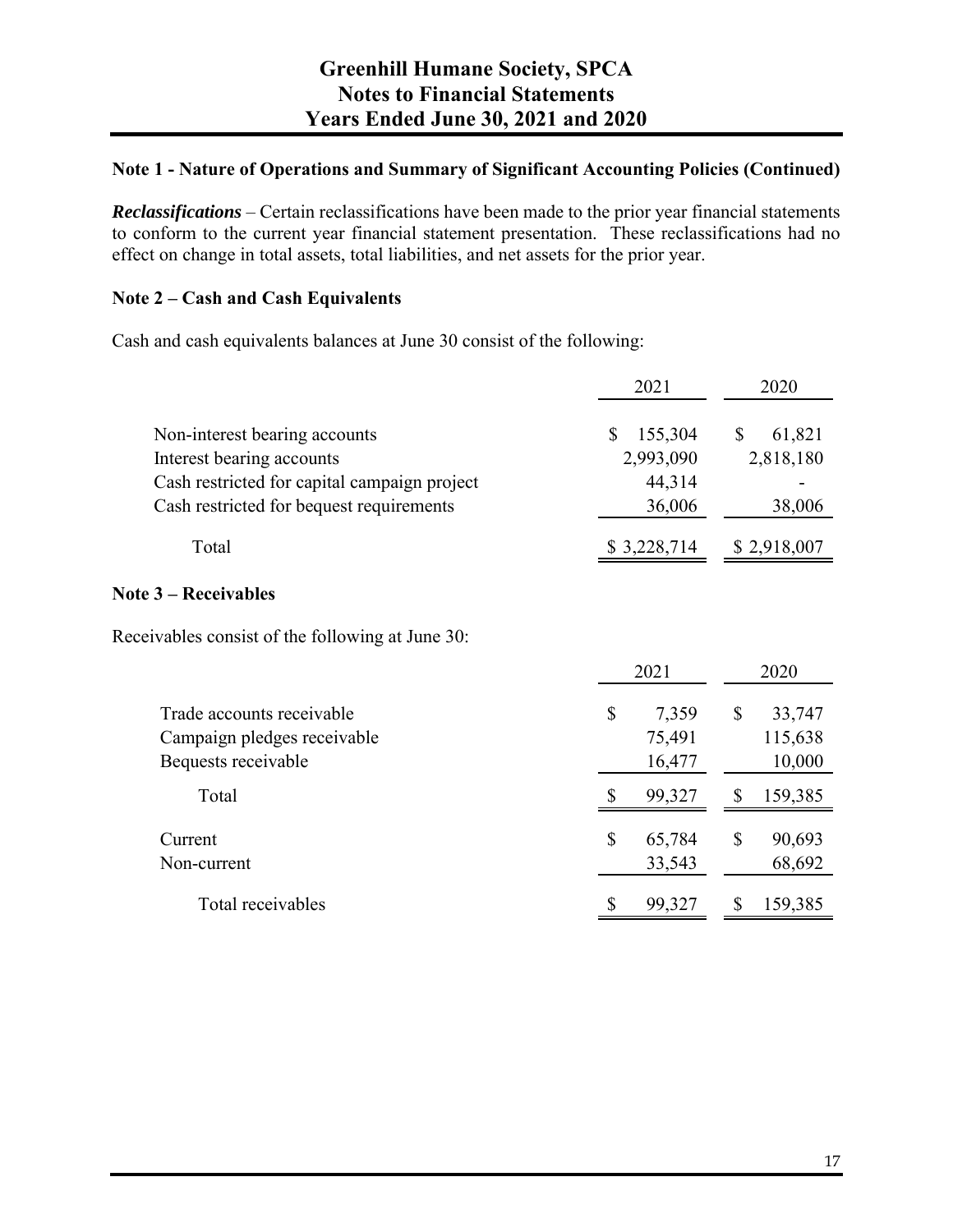#### **Note 3 – Receivables (Continued)**

Estimated annual collections of pledges receivable are as follows:

|                                                                                                         | 2021                   |              | 2020             |
|---------------------------------------------------------------------------------------------------------|------------------------|--------------|------------------|
| Less than one year<br>One to five years                                                                 | \$<br>43,245<br>24,580 | $\mathbb{S}$ | 48,397<br>55,817 |
| More than five years                                                                                    | 10,000                 |              | 15,000           |
| Less allowance for uncollectible promises to give                                                       | 77,825<br>2,334        |              | 119,214<br>3,576 |
| Total pledges receivable                                                                                | 75,491                 | \$           | 115,638          |
| <b>Note 4 – Property and Equipment</b><br>Property and equipment consisted of the following at June 30: |                        |              |                  |
|                                                                                                         | 2021                   |              | 2020             |
| Land and land improvements                                                                              | \$<br>45,527           | $\mathbb{S}$ | 45,527           |
| <b>Buildings</b>                                                                                        | 6,950,025              |              | 6,909,230        |
| Furniture and fixtures                                                                                  | 42,041                 |              | 42,041           |
| Equipment                                                                                               | 85,126                 |              | 75,648           |
| Software                                                                                                | 3,524                  |              | 3,524            |
| Vehicles                                                                                                | 18,923                 |              | 18,923           |
| Construction in process                                                                                 | 9,268                  |              |                  |
|                                                                                                         | 7,154,434              |              | 7,094,893        |

Less accumulated depreciation and amortization 949,333 733,278 Total \$ 6,205,101 \$ 6,361,615

Construction in process at June 30, 2021 and 2020 was \$9,268 and \$0, respectively. The Organization has incurred expenses for phase II design.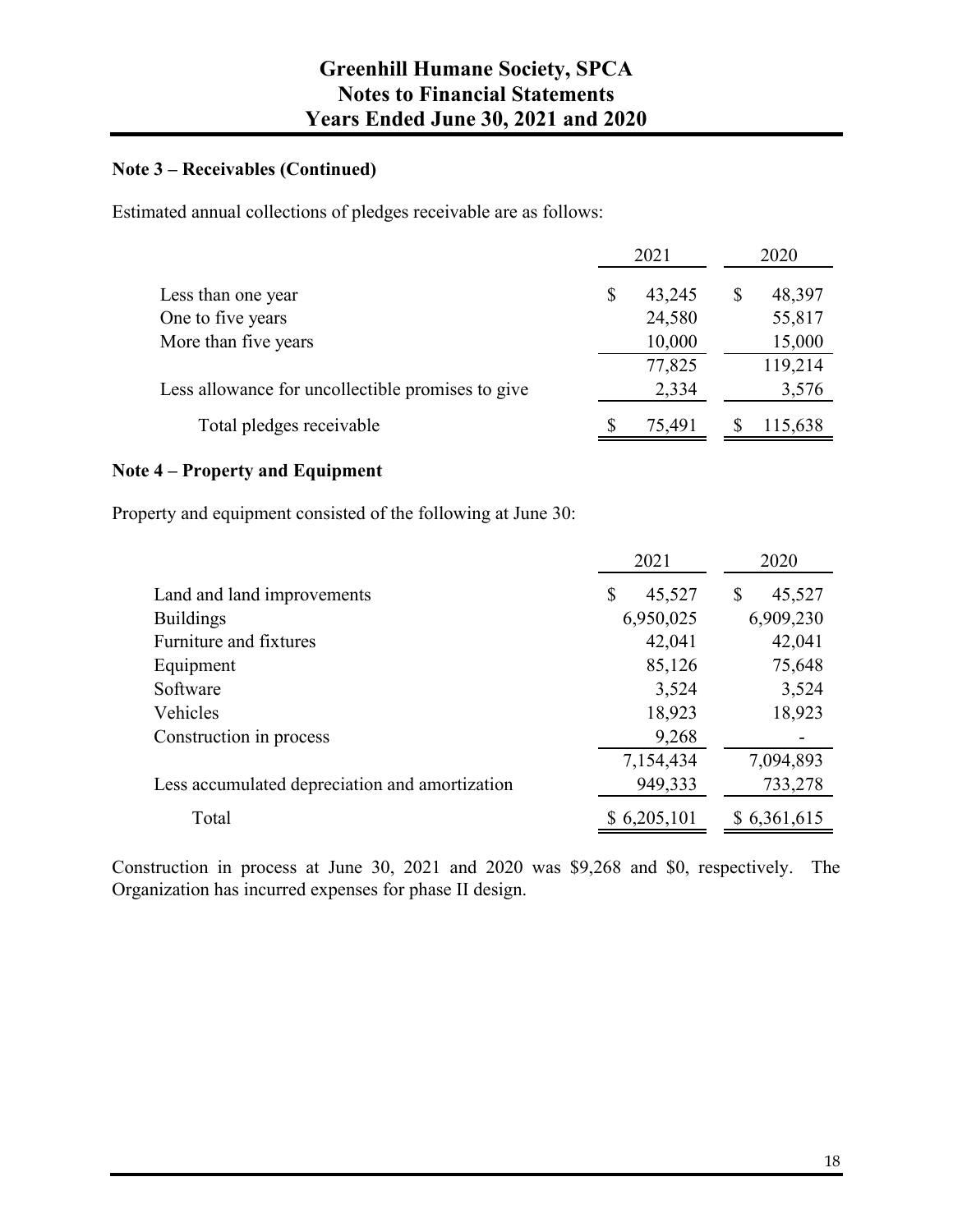#### **Note 5 – Endowment Funds**

In October 2004, the Organization's Board of Directors established a board designated endowment fund in the amount of \$25,000 of unrestricted net assets at the Oregon Community Foundation (OCF) to support the mission of the Organization. The agreement with OCF stipulates that the fund assets shall be held and owned by OCF. Upon the approval of the OCF Board of Directors, OCF may distribute a fixed percentage of the fund assets to the Organization. No contributions were made to the fund during the years ended June 30, 2021 and 2020.

The agreement also provides that upon written request from a majority of the Organization's Board of Directors, and subject to majority approval of the OCF Board of Directors, additional distributions will be made from the fund assets, even to the exhaustion of the fund. In addition, the OCF Board of Directors has variance power which allows OCF to unilaterally redirect use of the assets away from the Organization.

In accordance with accounting standards for not-for-profit organizations, the Organization has included in its statements of financial position a beneficial interest in assets held by the OCF of \$216,351 and \$163,610 as of June 30, 2021 and 2020, respectively. Investment income (interest, dividends and realized and unrealized gains and losses) on endowment funds is classified as unrestricted, in the statements of activities and changes in net assets.

Composition of and changes in endowment net assets for the years ended June 30 were as follows:

|                                                               | 2021      | 2020      |
|---------------------------------------------------------------|-----------|-----------|
| Endowment net assets without donor restrictions, beg. of year | \$163,610 | \$171,311 |
| Endowment realized gains (losses)                             | 8,946     | 646       |
| Endowment unrealized gains (losses)                           | 51,786    | (931)     |
| Interest                                                      | 950       | 1,164     |
| Investment expenses                                           | (1,745)   | (1, 536)  |
| <b>Distributions</b>                                          | (7,196)   | (7,044)   |
| Endowment net assets without donor restrictions, end of year  | \$216,351 | \$163,610 |

The majority of the investments held at OCF consist of marketable equity and debt securities that are recorded at fair market value based on current quoted market prices. However, a portion of the investments held at OCF consist of investments in limited partnerships and real estate whose fair values have been estimated by OCF management in the absence of readily determinable market values. These estimates are based on information provided by fund managers or general partners and real estate appraisals; therefore, the reported values may differ from the value that would have been used had a quoted market price existed. The Organization used the estimates provided by OCF in valuing its beneficial interest in those investments.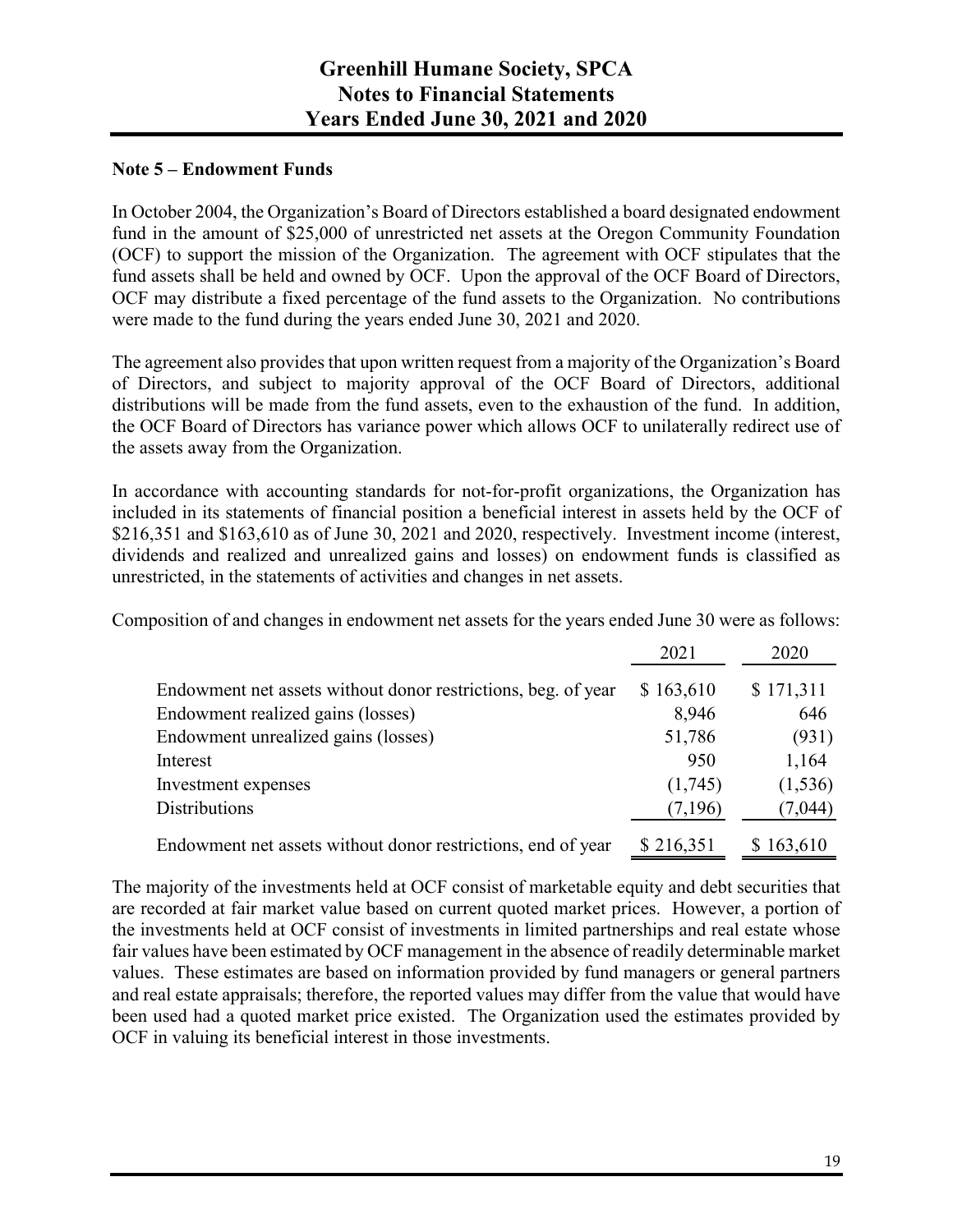#### **Note 6 – Fair Value of Financial Instruments**

Fair values of assets measured on a recurring basis at June 30, 2021 are as follows:

|                 | Total      |                          |         |           |
|-----------------|------------|--------------------------|---------|-----------|
|                 | Carrying/  |                          |         |           |
|                 | Fair Value | Level 1                  | Level 2 | Level 3   |
| Endowment funds | \$216,351  | $\overline{\phantom{a}}$ | -       | \$216,351 |

Fair values of assets measured on a recurring basis at June 30, 2020 are as follows:

|                 | Total      |         |         |           |
|-----------------|------------|---------|---------|-----------|
|                 | Carrying/  |         |         |           |
|                 | Fair Value | Level 1 | Level 2 | Level 3   |
| Endowment funds | \$163,610  | -       | -       | \$163,610 |

The following table presents additional information about Level 3 assets measured at fair value:

|                                             |   | 2021    | 2020     |
|---------------------------------------------|---|---------|----------|
| Level 3, endowment funds, beginning of year | S | 163,610 | 171,311  |
| Net realized and unrealized gains (losses)  |   | 60,732  | (285)    |
| Interest                                    |   | 950     | 1,164    |
| Investment expenses                         |   | (1,745) | (1, 536) |
| Distributions                               |   | (7,196) | (7,044)  |
| Level 3, endowment funds, end of year       |   | 216,351 | 163,610  |

The following is a description of the valuation methodologies used for assets measured at fair value:

Endowment funds consist of a portfolio of different investments, including marketable equity and debt securities and alternative investments. Marketable equity and debt securities are recorded at fair market value based on current quoted market prices. Alternative investments consist of investments in limited partnerships and real estate, whose fair values have been estimated in the absence of the readily determinable market values. These estimates are based on information provided by the fund managers or the general partners and real estate appraisals; therefore, the reported values may differ from the value that would have been used had a quoted market price existed. They are generally categorized in Level 3 of the fair value hierarchy.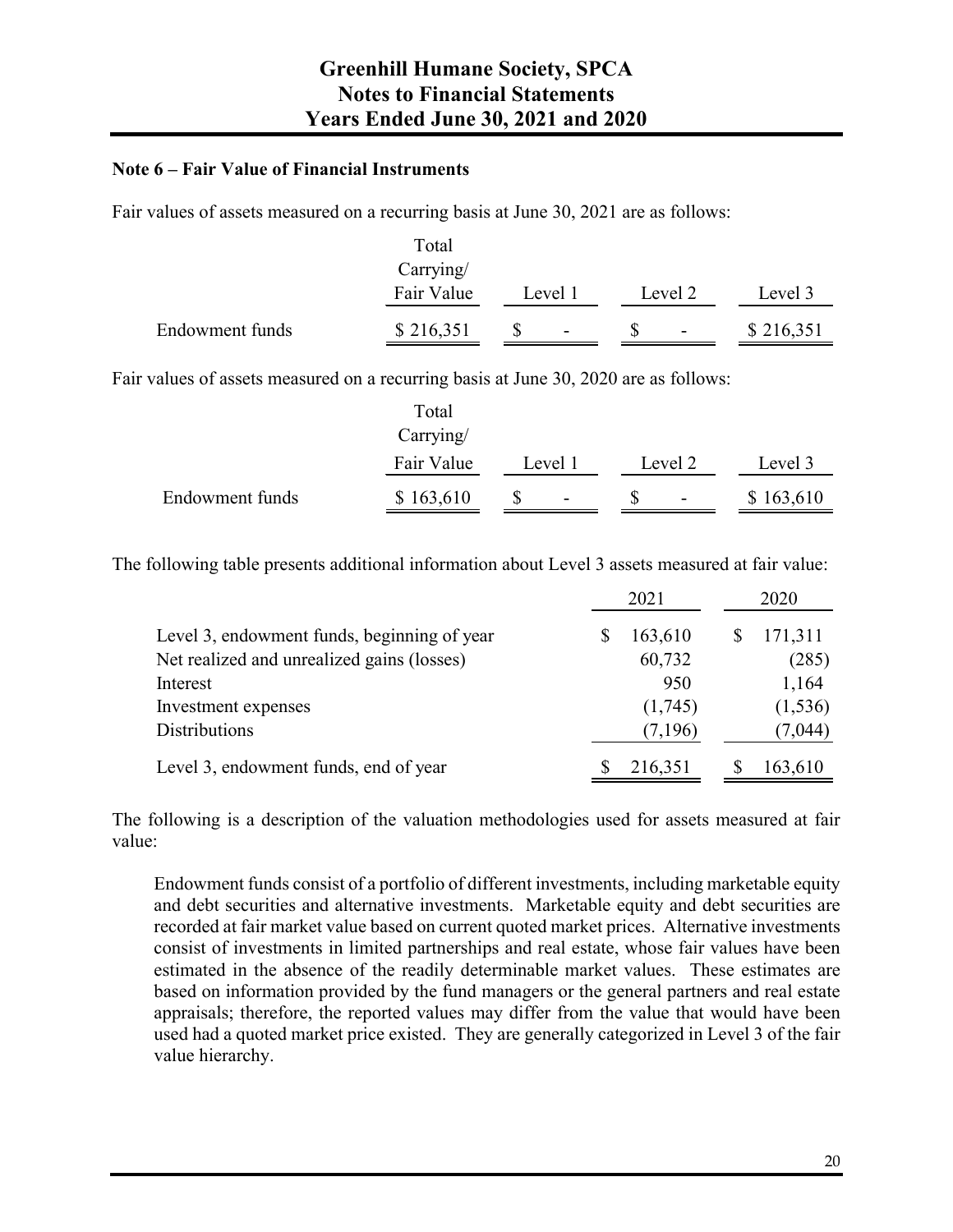#### **Note 6 – Fair Value of Financial Instruments (Continued)**

The fair value methodology used by the Organization may produce a fair value calculation that may not be indicative of net realizable value or reflective of future fair values. Furthermore, while the Organization believes its valuation methods are appropriate and consistent with other market participants, the use of different methodologies or assumptions to determine the fair value of certain financial instruments could result in a different fair value measurement at the reporting date.

Valuation techniques utilized to determine fair value are consistently applied.

#### **Note 7 – Investment Income**

Investment income is classified as unrestricted on the statement of activities. Investment return for the years ended June 30 are summarized as follows:

|                                                                 |              | 2021   | 2020            |
|-----------------------------------------------------------------|--------------|--------|-----------------|
| Interest and dividends                                          | <sup>S</sup> |        | 7,666 \$ 12,310 |
| Net realized and unrealized gains (losses) -<br>endowment funds |              | 60,732 | (285)           |
| Total                                                           |              | 68,398 | 12,025          |

Investment expenses totaled \$1,745 and \$1,536 for the years ended June 30, 2021 and 2020, respectively.

#### **Note 8 – Long-term Debt**

August 2018 the Organization obtained a construction-to-permanent commercial real estate loan up to a maximum amount of \$2,150,000 from Columbia Bank to be used for the phase 1 construction and permanent financing of improvements. Interest is at the index rate plus 2.25% for the first eleven-year period (currently 4.44%), adjusted for the second ten-year period with a final adjustment for the remainder of the loan. The loan is collateralized by real property, rents, and business assets. Requirements and prepayment penalties apply. The loan contains affirmative and negative covenants, including a financial ratio, which the Organization is in compliance with as of June 30, 2021. January 2020 the loan was termed to a permanent loan in the amount of \$2,000,000 with required monthly payments of \$11,122. The loan matures December 2044.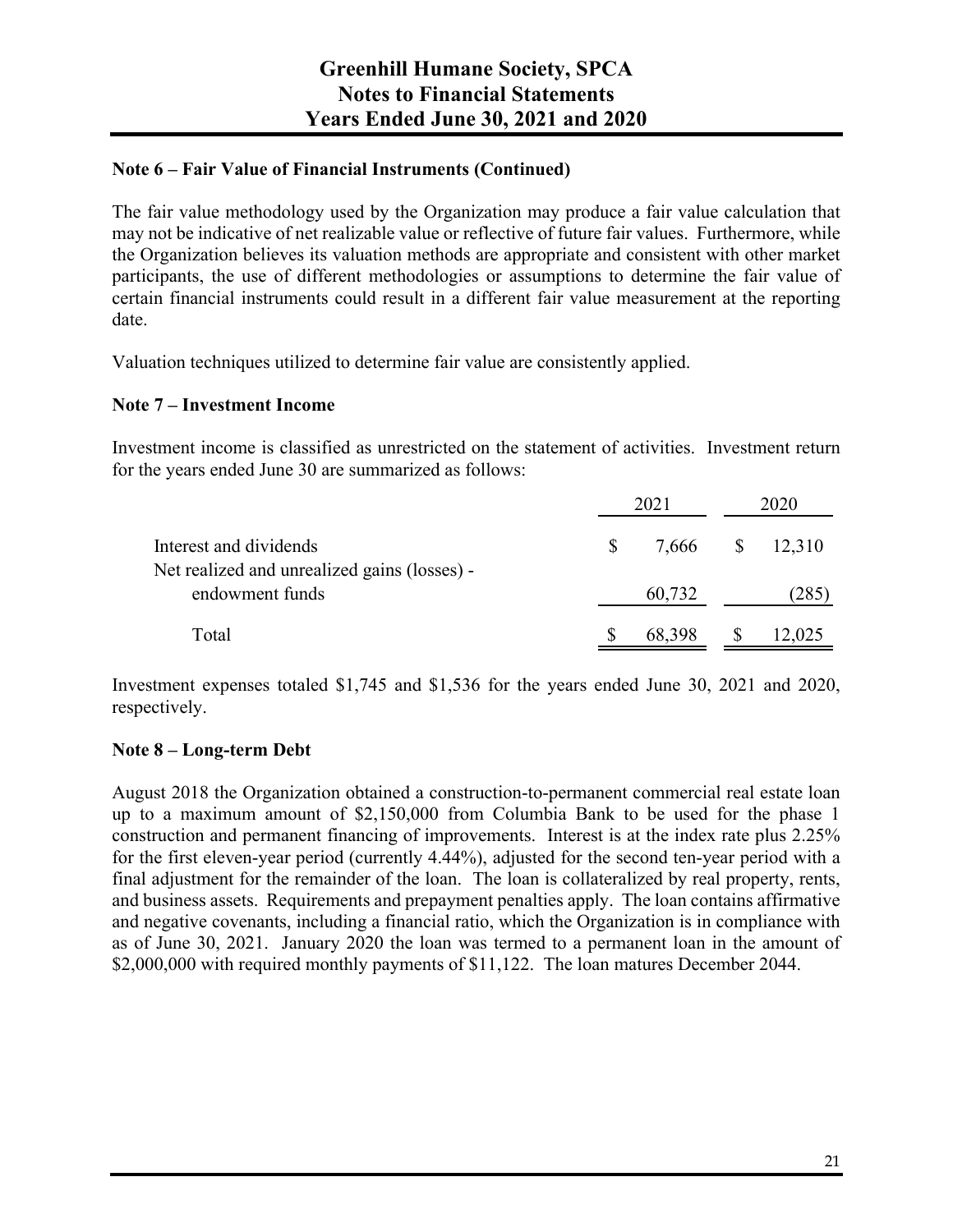#### **Note 8 – Long-term Debt (Continued)**

Long-term debt at June 30 consists of the following:

|                                        | 2021        | 2020        |
|----------------------------------------|-------------|-------------|
| Note payable                           | \$1,932,976 | 1,978,308   |
| Less unamortized debt issuance costs   | (49, 793)   | (52, 304)   |
|                                        | 1,883,183   | 1,926,004   |
| Less current portion of long-term debt | (47,500)    | (45,346)    |
| Long-term debt, net of current portion | \$1,835,683 | \$1,880,658 |

The future scheduled maturities of long-term debt are as follows:

| Years ending June 30: |              |
|-----------------------|--------------|
| 2022                  | \$<br>47,500 |
| 2023                  | 49,600       |
| 2024                  | 51,650       |
| 2025                  | 54,250       |
| 2026                  | 56,750       |
| Thereafter            | 1,623,433    |
|                       |              |

#### **Note 9 – Refundable Advance - Paycheck Protection Program**

In April 2020, the Organization received a \$316,055 loan under the U.S. Small Business Administration Paycheck Protection Program (PPP) created as part of the relief efforts related to COVID-19. The terms of the loan state it will be repaid with 18 monthly payments of \$17,787 starting November 2020 with interest at one percent. The Organization qualified for forgiveness in March 2021 of all the principal and interest due under the note based on conditions established by the SBA.

The Organization accounted for the PPP loan in accordance with FASB ASC 958-605 as a conditional contribution. The PPP loan is reflected on the statement of financial position as a refundable advance and grant revenue is recognized when the conditions are substantially met. Given that the conditions with respect to the PPP loan are met over time, through incurring eligible expenses, the grant revenues are being recognized as qualifying expenses are incurred. For the year ended June 30, 2020, the Organization incurred \$316,055 in qualifying expenses and has recognized this as grant revenue.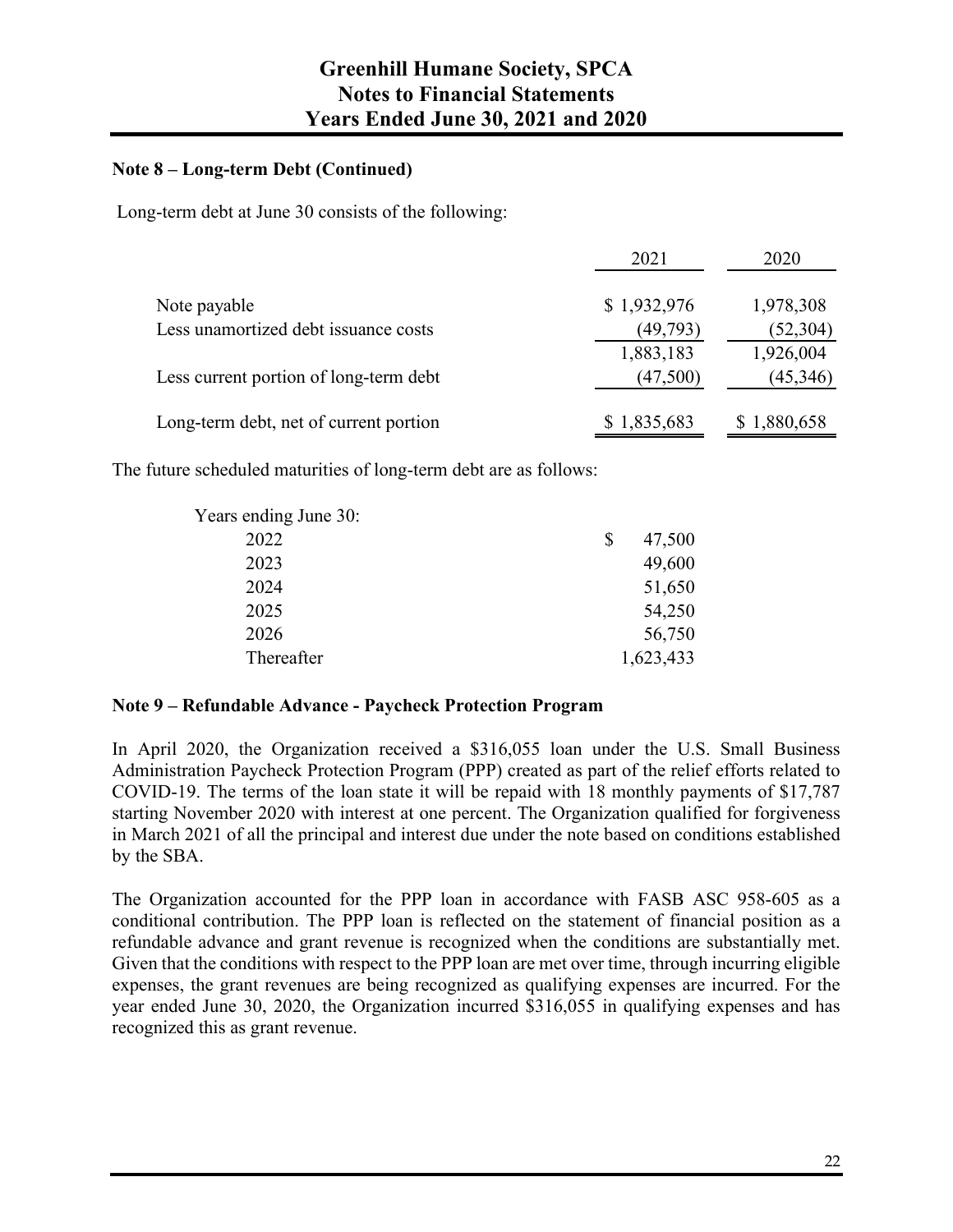#### **Note 9 – Refundable Advance - Paycheck Protection Program (Continued)**

In January 2021, the Organization received an additional \$349,750 loan under the U.S. Small Business Administration Paycheck Program (PPP). The terms of the loan state it will be repaid with 45 monthly payments of \$8,021 starting May 2022 with interest at one percent. The Organization qualified for forgiveness in December 2021 of all the principal and interest due under the note based on conditions established by the SBA. These funds were also accounted for in accordance with FASB ASC 958-605 as a conditional contribution. For the year ended June 30, 2021, the Organization incurred \$349,750 in qualifying expenses and has recognized this as grant revenue.

#### **Note 10 – Net Assets with Donor Restrictions**

Net assets with donor restrictions are restricted for the following purposes at June 30:

|                                | 2021         |   | 2020    |
|--------------------------------|--------------|---|---------|
| Bequests receivable            | \$<br>16,477 | S | 10,000  |
| Capital campaign               | 44,314       |   | 115,638 |
| Grant for adoption fee waivers |              |   | 6,310   |
| Grant for spay/neuter services | 1,880        |   | 20,383  |
| Grant for care of dogs         |              |   | 28,373  |
| Grant for equipment            | 10,000       |   |         |
| Disaster response              | 27,514       |   |         |
| Total                          | 100,185      |   | 180,704 |

Net assets with donor restrictions are subject to the following time and purpose restrictions:

- The Organization periodically receives bequests. Bequests are considered restricted net assets due to a time restriction until funds are received by the Organization.
- The Organization is operating a capital campaign. Pledges and contributions are considered restricted net assets due to time and purpose restrictions.
- The Organization receives grants restricted for a specific purpose. Grants are considered restricted net assets until purpose restrictions are met.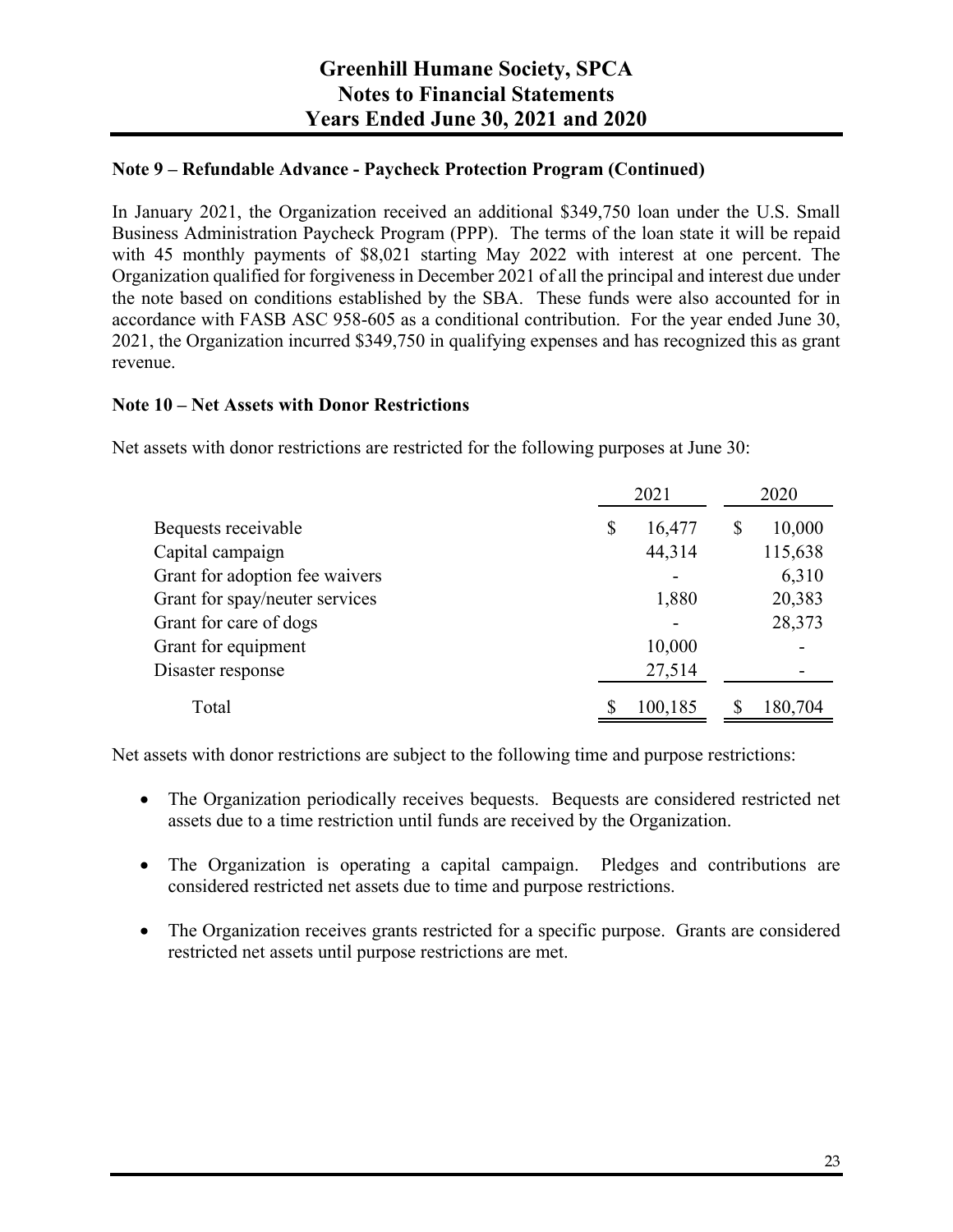#### **Note 11 – Special Event Revenue**

Gross receipts from special fundraising events recorded by the Organization consist of exchange transactions revenue and contribution revenue. As a result of adopting FASB ASU 2014-09 during the fiscal year ended June 30, 2020, the Organization is required to separately present the components of this revenue.

|                            | 2021      | 2020          |  |
|----------------------------|-----------|---------------|--|
| Contributions              | 128,266   | 232,802<br>\$ |  |
| Special event revenue      | 1,630     | 13,584        |  |
| Total                      | 129,896   | 246,386       |  |
| Less direct costs          | (14, 574) | (38, 462)     |  |
| Net special events revenue | 115,322   | 207,924       |  |

#### **Note 12 – Retirement Plan**

In July 2019, the Organization adopted a SIMPLE retirement plan for the benefit of its employees. All employees are eligible to participate in the plan at the date of hire. The plan requires employermatching contributions on a dollar-for-dollar basis up to 3% of each employee's compensation. Employer matches for June 30, 2021 and 2020 were \$26,826 and \$22,613, respectively.

#### **Note 13 – Related Party Transactions**

Related party transactions consist of related party pledges receivable of \$6,400 and \$12,400 for the years ended June 30, 2021 and 2020, respectively.

#### **Note 14 – Self-Insurance**

Unemployment self-insurance is administered through 501(c) Agencies Trust. The Organization maintained a balance of \$21,430 and \$14,116 as a prepaid expense for the years ended June 30, 2021 and 2020, respectively. Unemployment claims of \$318 and \$0, respectively, were paid for the years ended June 30, 2021 and 2020.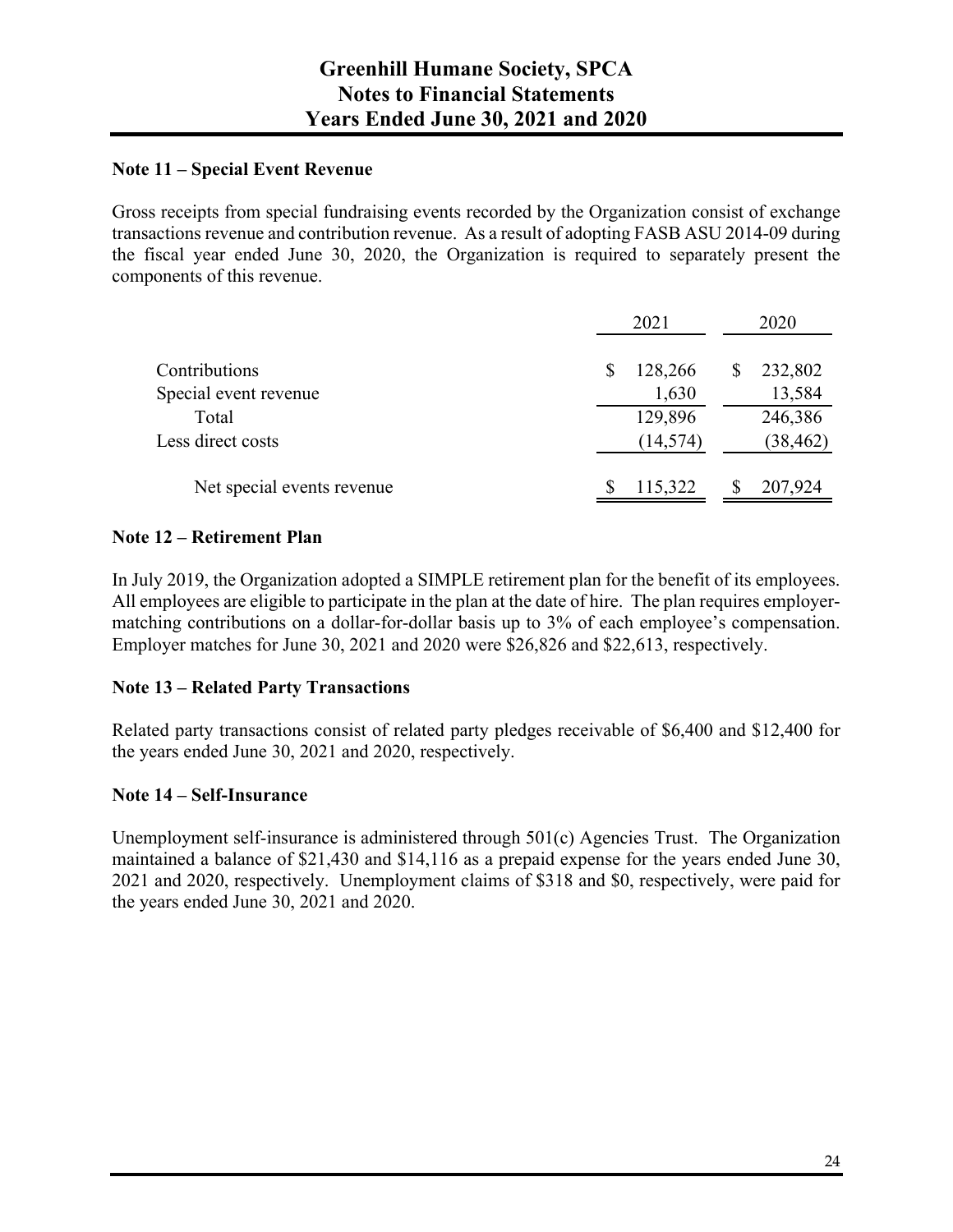#### **Note 15 – Litigation and Contingent Liabilities**

The Organization is subject to litigation in the normal course of business. Management does not believe that such litigation will have a material effect on its financial position.

In March 2020, the World Health Organization declared the outbreak of a novel coronavirus (COVID-19) as a global pandemic which continues to spread throughout the United States. The extent to which the coronavirus impacts our operations will depend partly on future developments, which are highly uncertain and cannot be predicted with confidence, including the duration and severity of the outbreak, and the actions that may be required to contain the coronavirus or treat its impact. The Organization will continue to monitor the situation closely and it is possible that it will implement further measures. The ultimate disruption which may be caused by the outbreak is uncertain; however, management does not feel it will result in a material adverse impact on the Organization's financial position, operations and cash flows. The Organization received two PPP loans to mitigate the financial impact (Note 9).

#### **Note 16 – Subsequent Events**

Management evaluates events occurring subsequent to the date of the financial statements in determining the accounting for and disclosure of transactions and events that affect the financial statements. Subsequent events have been evaluated through March 3, 2022, the date of the auditor's report, which represents the date the financial statements were available to be issued.

#### **Note 17 – Accounting for Uncertain Tax Positions**

The Organization recognizes the tax benefit from uncertain tax positions only if it is more likely than not that the tax position will be sustained upon examination by the taxing authorities, based on the technical merits of the position. The tax benefit is measured based on the largest benefit that has a greater than 50% likelihood of being realized upon ultimate settlement. The Organization's income tax returns are subject to possible examination by the taxing authorities until the expiration of the related statutes of limitations. The Organization would recognize interest and penalties related to income tax matters in operating expenses. Management has concluded that there were no uncertain tax positions as of June 30, 2021. The Organization is subject to income tax examinations by tax authorities for the years ended June 30, 2018 and later.